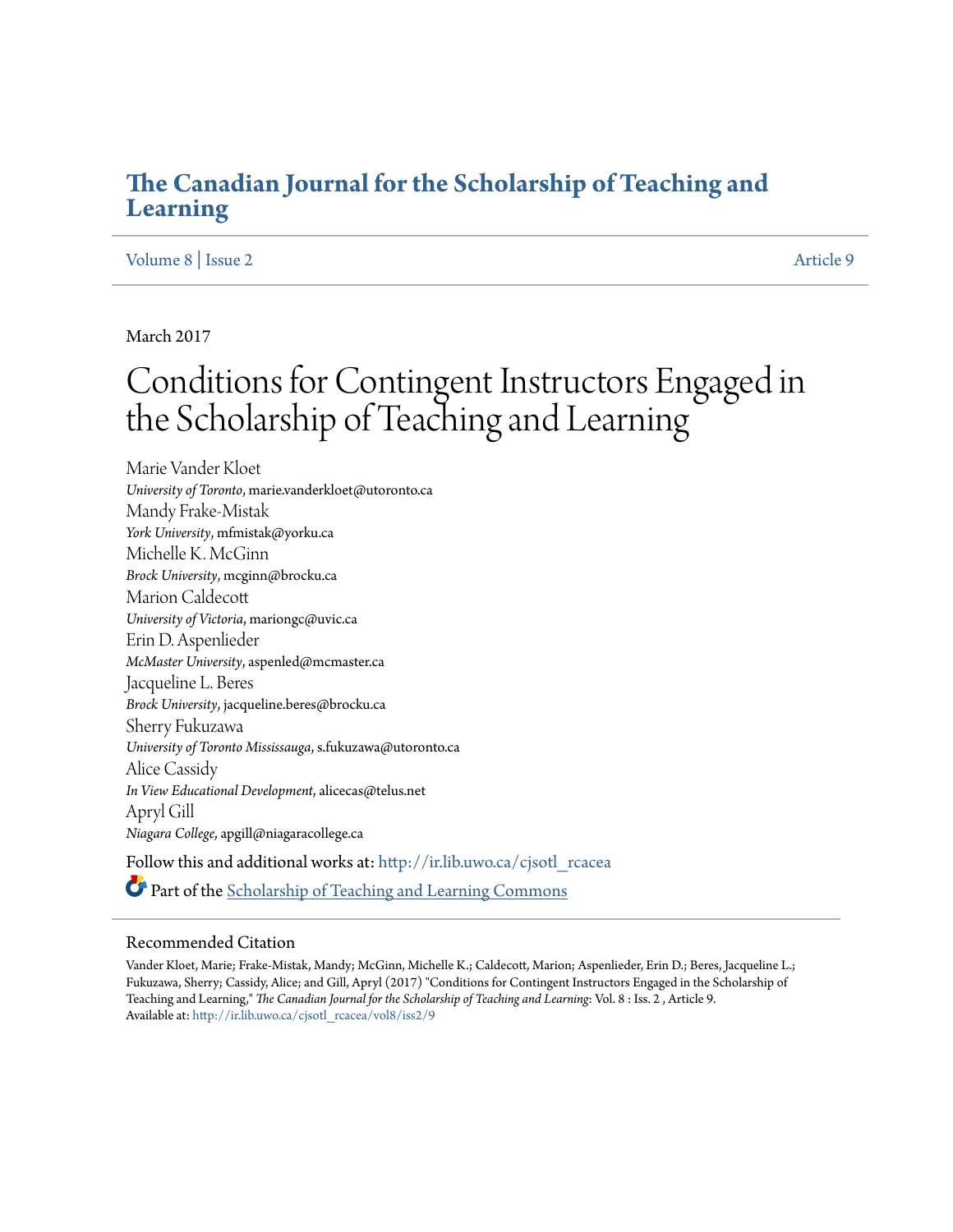## Conditions for Contingent Instructors Engaged in the Scholarship of Teaching and Learning

#### **Abstract**

An increasingly large number of courses in Canadian postsecondary institutions are taught by contingent instructors who hold full- or part-time positions for contractually limited time periods. Despite strong commitments to advancing teaching and learning, the labour and employment conditions for contingent instructors affect the incentives and possibilities for them to engage in the scholarship of teaching and learning (SoTL). Through a collaborative writing inquiry, the 9 authors examine the influences of three key conditions of contingency: institutional knowledge, status, and role; invisibility and isolation; and precarity. Four composite stories demonstrate the ways varied conditions of contingency may play out in contingent instructors' lives and typically undermine the possibilities for them to pursue SoTL. Institutions present contingent instructors with a mixed message: research and SoTL are desirable and frequently encouraged, yet contingent instructors are often ineligible or hindered from engagement.

Dans les établissements d'enseignement post-secondaires canadiens, un nombre de plus en plus élevé de cours sont enseignés par des instructeurs occasionnels ayant des contrats à temps plein ou à temps partiel pour des périodes contractuelles limitées. Malgré les solides engagements pour l'avancement de l'enseignement et de l'apprentissage, les conditions de travail et d'emploi des instructeurs occasionnels affectent les motivations et les possibilités qui pourraient leur permettre de s'engager dans l'avancement des connaissances en enseignement et en apprentissage (ACEA). Grâce à une enquête menée en collaboration, les 9 auteurs examinent les influences de trois conditions clés de ces emplois occasionnels : connaissance institutionnelle, statut et rôle; invisibilité et isolement; et précarité. Quatre témoignages composés montrent les manières dont les conditions variées de ces emplois occasionnels peuvent jouer un rôle dans la vie des instructeurs occasionnels et comment cela affaiblit les possibilités auxquelles ils ont accès afin de poursuivre des activités en ACEA. Les établissements présentent la situation des instructeurs occasionnels avec un message mixte : la recherche et l'ACEA sont des activités désirables et fréquemment encouragées, toutefois les instructeurs occasionnels sont souvent empêchés de s'y engager ou inéligibles.

#### **Keywords**

scholarship of teaching and learning, contingent instructors, sessional instructors, Canadian postsecondary education, writing as method of inquiry

#### **Cover Page Footnote**

All authors contributed equally to this work; author order was selected randomly.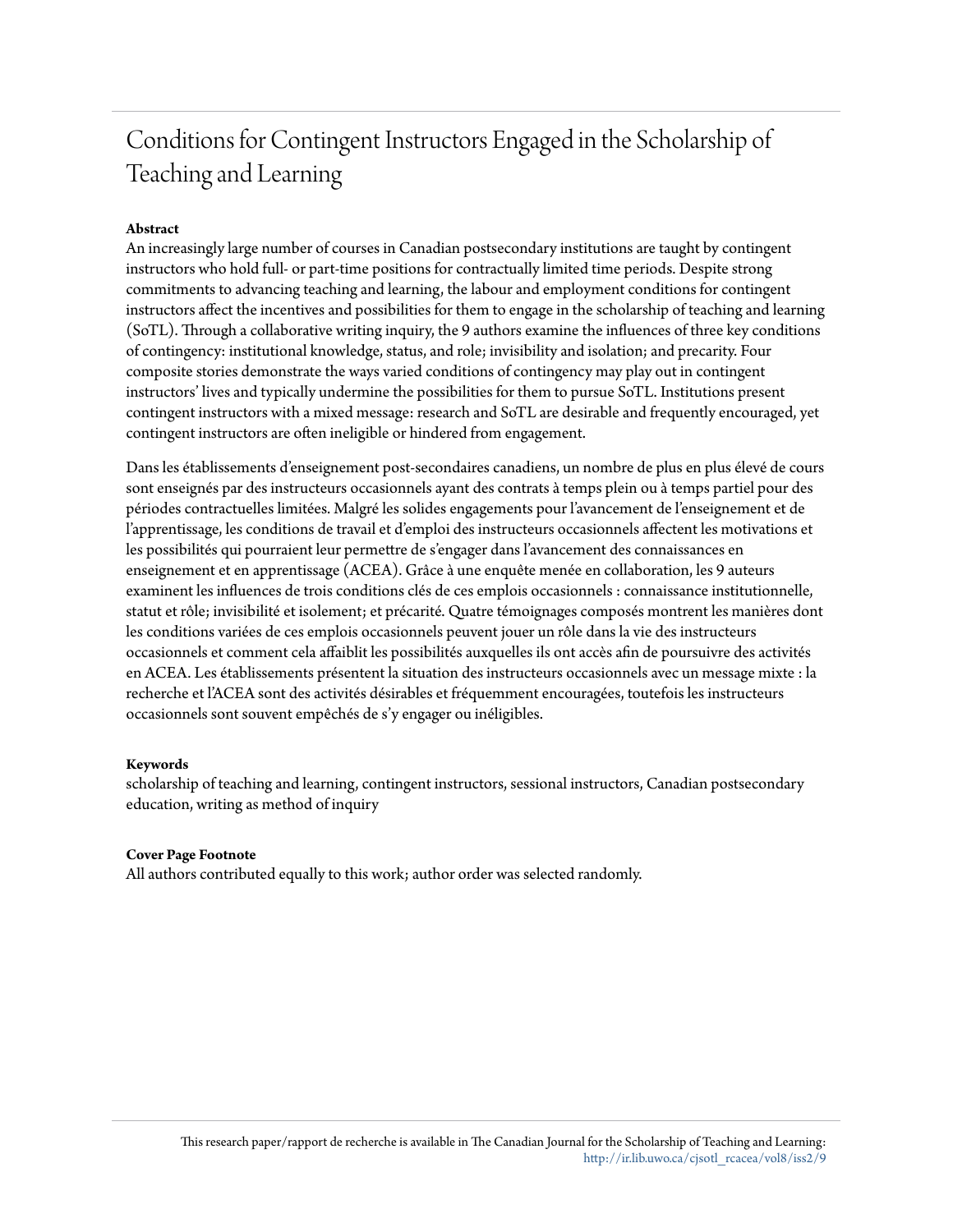Contingent instructors in Canada constitute a diverse, growing sector of postsecondary educators (Brownlee, 2015; Dobbie & Robinson, 2008). As the number of courses taught by contingent instructors has expanded, questions have been raised about the teaching experience for these instructors (May, Peetz, & Strachan, 2013) and the learning experience for their students (Bettinger & Long, 2010; Mueller, Mandernach, & Sanderson, 2013). These queries have prompted attention to academic development for contingent instructors (Anderson, 2007; Dailey-Hebert, Mandernach, Donnelli-Sailee, & Norris, 2014). We use the term *academic development* in its broadest sense to include personal, professional, and identity development for all aspects of an academic career (Leibowitz, 2014). One facet of academic development is the potential to improve teaching, classroom skills, and student learning through the scholarship of teaching and learning or SoTL (Elton, 2009; Fanghanel, 2013). With SoTL as an increasingly important part of academic development (Schram & Allendoerfer, 2012; Smith & Schwartz, 2015) and contingent instructors teaching increasingly higher proportions of Canadian postsecondary courses (Brownlee, 2015; Field, Jones, Stephenson, & Khoyetsyan, 2014), we consider possibilities for contingent instructors to engage in SoTL.

We use the broad label *contingent instructors* to address instructors in Canadian postsecondary institutions who hold full- or part-time teaching positions for contractually limited time periods. In Canadian postsecondary institutions, job titles and responsibilities of contingent instructors are institutionally dependent and largely determined by collective agreements (Field et al., 2014). Beaton and Sims (2016) identify the following common job titles across Canada and the United Kingdom: sessional, casual, non-career teacher, graduate assistant, graduate teaching assistant, contract or contract-limited faculty, tutor, visiting or associate lecturer, adjunct or contingent faculty, and non-standard academic. Typologies within this sector have been defined in various ways, including percentage of workload (Dobbie & Robinson, 2008; Gehrke & Kezar, 2015; Kezar & Sam, 2013), career stage or type (Gappa & Leslie, 1993; Rajagopal, 2002), other positions within the postsecondary institution in which the individual is employed as a contingent instructor (e.g., graduate students, semi-retired academics, current employees in other institutional roles; Bryson, 2006), and employment outside the postsecondary sector (e.g., practitioners in relevant professional fields; Rajagopal, 2002). A clear division is found between *classic* contingent instructors and *precarious* or *contemporary* contingent instructors (Field & Jones, 2016; Rajagopal, 2002). Classic contingent instructors come from professional classes (e.g., lawyer, accountant), teach for enjoyment or to contribute to the community, and do not rely on the income (Field & Jones, 2016; Rajagopal, 2002). In contrast, recent findings from Ontario universities show that precarious or contemporary contingent instructors rely on contracts for income, are predominantly women, have been teaching contingently an average of four to five years, and are probably seeking full-time employment (Field & Jones, 2016).

In this paper, we examine the complex relationships between contingent instructors' labour and employment conditions and their potential to enact Felten's (2013) five principles of good practice in SoTL. We address the following research question: How do the conditions of contingency affect contingent instructors' engagement in SoTL? Drawing on relevant literature, we theorize the characteristics and qualities, or "conditions of contingency," that shape the working lives and personal experiences of contingent instructors and affect their engagement in SoTL. We offer a critical reading and analysis of the literature (both scholarly and popular) about contingent instructors as potential SoTL contributors. Additionally, we present four composite stories of contingent instructors at colleges and universities in Canada. These composites are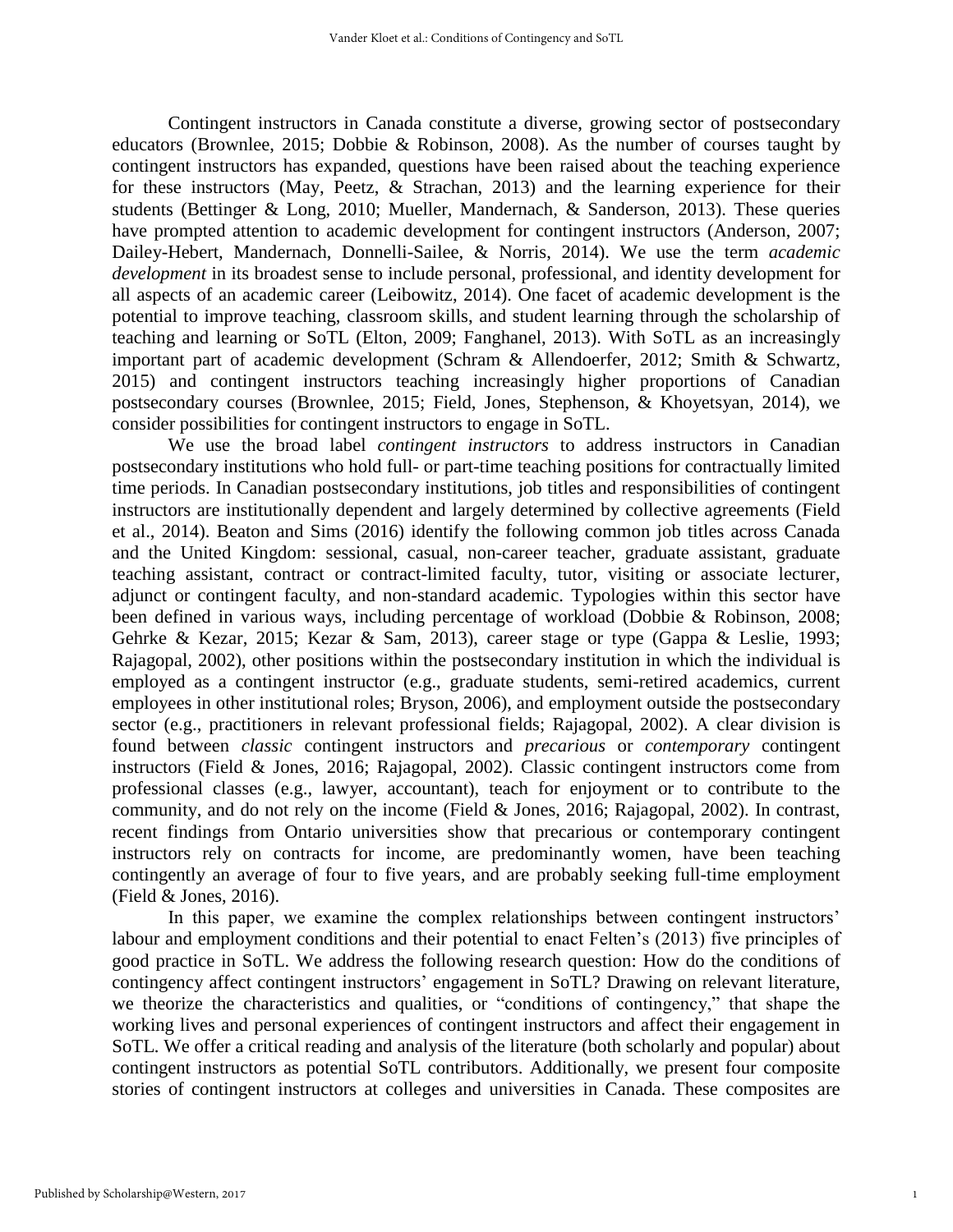grounded in scholarship, as well as in reference sources such as collective agreements and institutional policies to provide an illustrative set of examples of the ways conditions of contingency may play out in the working lives of contingent instructors. Finally, we draw together the conditions and the composites to respond to our central research question. To set the framework, we first discuss the influence of our methodological approach in shaping this work.

#### **Methodology and Writing Collaboration**

We adopted writing as a method of inquiry (Richardson  $\&$  St. Pierre, 2005) to answer our research question: How do the conditions of contingency affect contingent instructors' engagement in SoTL?

#### **The Collaborators**

Our group included nine women employed at Canadian postsecondary institutions participating in a collaborative writing group as outlined in the introduction to this special issue (Simmons & Marquis, 2017). We have been or currently are graduate students, teaching and learning staff members, consultants, educational developers, full- or part-time contingent instructors, faculty members, or associate deans. We have diverse disciplinary backgrounds and areas of research. Importantly, all collaborators have worked or currently work as contingent instructors and all have been engaged in SoTL (although not necessarily as contingent instructors).

#### **Conditions of Contingency**

Our analysis of the literature prompted us to theorize the conditions of contingency that affect contingent instructors' engagement in SoTL, focusing in particular upon institutional knowledge, status, and role; invisibility and isolation; and precarity. We overlay research on contingent instructors with the demands and imperatives of good SoTL practice (Felten, 2013).

#### **Composite Stories**

Informed by multiple bodies of literature and our knowledge of contingent instructors' experiences, we wrote four composite stories anchored within specific institutional documents to demonstrate relationships between labour and employment conditions for contingent instructors and the necessary demands that quality work in SoTL poses. These stories are not derived from the authors' experience, or any one individual or institutional context. Our focus on stories is a crucial link to scholarly and popular literature about contingent instructors, which routinely includes personal narratives (e.g., Cubberley, 2007; Dobbins, 2011; Fulwiler & Marlow, 2014; Mullens, 2001) and attracts comments from contingent instructors who have found themselves (or not) in various texts.

At first glance, our methodological approach resembles collaborative autoethnography (Chang, Ngunjiri, & Hernandez, 2013) or collective biography (Davies & Gannon, 2006). Consistent with these approaches, our work includes a rich commitment to writing and rewriting, critical reading and discussion, critical questioning, and perhaps most importantly, using regular iterative writing processes to allow analyses to emerge. Our work is distinct from these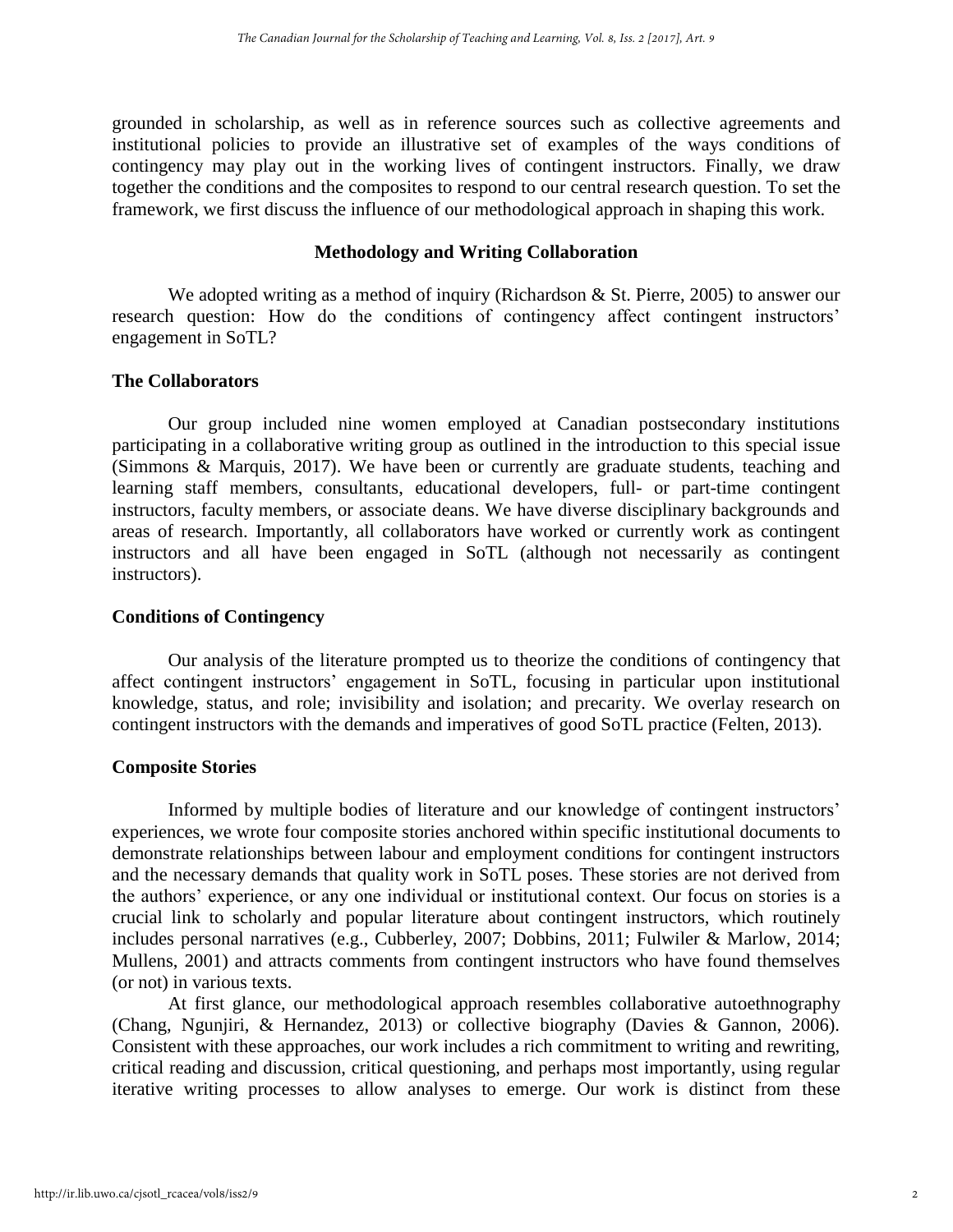approaches due to the distance we have intentionally created between personal experiences (our own and those in our communities) and the composite stories we present in this paper. The risks of exposure from revealing personal stories through collaborative autoethnographic writing (Humphreys, 2005) influenced our decisions about how to author this paper using composite stories rather than personal narratives.

#### **Analysis Embedded in Collaborative Writing**

We co-wrote five draft texts (the conditions of contingency section and the four composite stories), which we subsequently refined through team-based qualitative analysis (MacQueen, McLellan-Lemal, Bartholow, & Milstein, 2008; Saldaña, 2016). We started with a set of 15 a priori codes based upon our initial theorizations about conditions of contingency (institutional knowledge, departmental knowledge, institutional status and role, teaching contracts, stability and time, research skills, access to resources related to teaching and SoTL, rewards and recognition, invisibility and isolation, precarity) and Felten's (2013) principles of good SoTL practice (partnering with students, grounding in scholarly and local contexts, inquiring into student learning, ensuring methodological soundness, and disseminating publicly). We expanded this initial code list with emergent codes as we reviewed the five texts. At that point, our approach shifted from qualitative coding to return to our overall focus on writing as a method of inquiry.

We used our understandings from the team-based coding to refine the five texts to enhance analytic strength, demonstrate clear continua for the various conditions, and cue possibilities and limitations for contingent instructors to engage in SoTL. For example, we realized we could set up a clearer continuum of institutional familiarity by explicitly placing one contingent instructor as a recent doctoral graduate from the institution where she is employed, which would give her a moderate level of institutional familiarity, but from the vantage point of a former graduate student, a consideration we had mentioned in the conditions of contingency text. As well, emergent coding prompted us to consider the value of supporters as a potential means to facilitate contingent instructors' engagement in SoTL and to circumvent the sense of isolation and invisibility that many contingent instructors face. With the revised conditions of contingency and composite stories completed, we clustered codes and identified themes as an interim step before writing the Contingency and the Potential for SoTL section.

#### **Considering Consequences to our Research Question**

We are cognizant of, and have struggled with, the possible outcomes of this work and the different possible ways our paper might be read. We recognize that published work has weight and influence that can be unpredictable and unintended. We struggled with questions about methods *and* ethics and accountability. We repeatedly engaged in ethical examinations of potential risks of our work and subsequent discussions of what, if any, accountability we have to contingent instructors. Therefore, our methodological decisions have been simultaneously about writing a paper, undertaking duly attentive and rich analyses, and considering carefully how scholarly work can shape probable futures for contingent instructors. It is not our intention to add SoTL to the list of job expectations for contingent instructors without adequate support and compensation.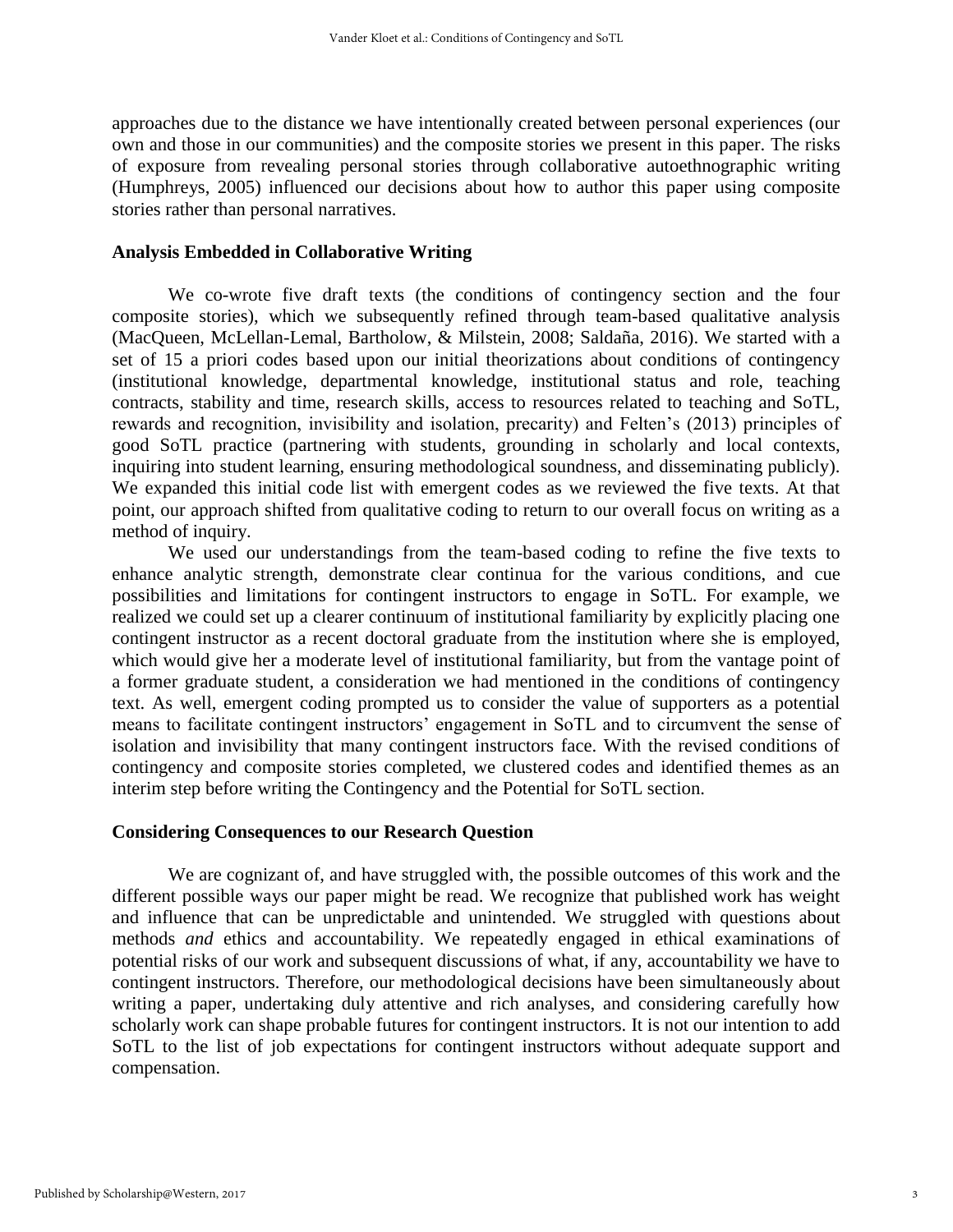#### **Conditions of Contingency**

Contingent work is precarious, uncertain, conditional, and typically beyond the control of individual instructors. From our literature review, we identified three key conditions of contingency that likely affect contingent instructors' engagement in SoTL: (a) institutional knowledge, status, and role; (b) invisibility and isolation; and (c) precarity. Although we note a few exceptions where the conditions enable SoTL engagement, we find the conditions of contingency often discourage and limit contingent instructors' engagement in SoTL.

#### **Institutional Knowledge, Status, and Role**

Institutional knowledge, status, and role refer to contingent instructors' relationships to their institutions and their relative familiarity with institutional policies related to course instruction (e.g., academic integrity, late policies), the environment of the institution (e.g., physical location, institutional positioning within provincial and national contexts), and the culture around teaching and learning (e.g., supports and rewards for SoTL). Contingent instructors' precise roles within their institutions influence their familiarity, such that instructors who hold ongoing positions (e.g., staff members, graduate students) may be more familiar with the institutional culture and practices than contingent instructors who hold precarious and temporary positions.

There are several consequences of a lack of institutional knowledge with respect to contingent instructors' engagement in SoTL, including a lack of awareness about campus support services related to teaching and learning even when these services are open to contingent instructor participation (Anderson, 2007; Beaton & Sims, 2016; Brown, Kelder, Freeman, & Carr, 2013), and inadequate time to gain confidence with institutional policies and practices that may affect the potential to enact best practices in SoTL (Dailey-Hebert et al., 2014; Mueller et al., 2013). The corollary idea that institutional experience lends itself to engagement in SoTL for contingent instructors with ongoing relationships with their institutions may be true, but only if the other conditions of contingency (isolation and invisibility, precarity) are similarly absent or mitigated.

A further dimension of institutional knowledge, status, and role relates to awareness of departmental culture and priorities related to teaching and learning. Contingent instructors are frequently excluded from departmental meetings and curriculum discussions (Kezar, Maxey, & Eaton, 2014) and hence are unfamiliar with program learning outcomes and, in many instances, the role of their courses in supporting programmatic goals (Anderson, 2007; Bradley, 2008; Brown et al., 2013). One purported advantage of contingent instructors' involvement in curriculum design—the "real-world" expertise classic contingent instructors bring—is routinely overlooked because these instructors are excluded from curriculum discussions and decisions (Anderson, 2007). One possibility for encouraging contingent instructors' engagement in SoTL is by framing SoTL as an institutional, rather than an individual, activity (Williams et al., 2013). Curricular or programmatic forms of SoTL require institutions to plan consciously and explicitly for the meaningful integration of contingent instructors.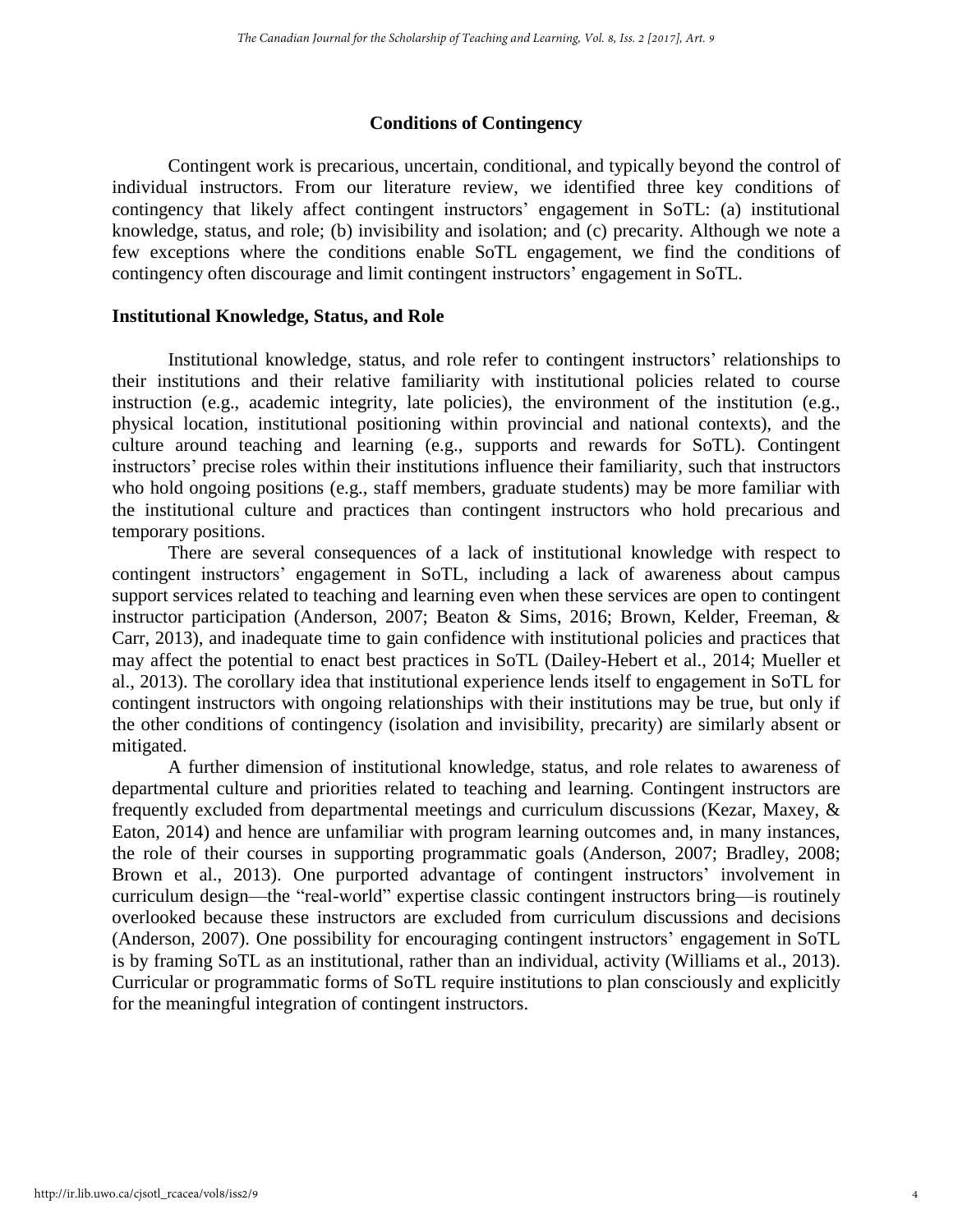#### **Invisibility and Isolation**

Institutions have purposefully made it difficult to obtain or report reliable quantitative data on the prevalence, proportion, and activities of contingent instructors (Brownlee, 2015; Dobbie & Robinson, 2008). Hence, policymakers, institutional and departmental administrators, and teaching support professionals make support decisions without adequate evidence. Even with critical consensus on the radical increase in the number of courses taught by contingent instructors (Field et al., 2014; Rajagopal, 2002), some institutions do not provide differentiated support due to budget constraints or a perception that these instructors are transient and therefore not a priority for investment in professional development (Gehrke & Kezar, 2015). Contingent instructors are thus often rendered invisible in institutional data and in professional development for teaching and learning.

Some exceptions are worth noting. Some institutions have developed and offer customized support for contingent instructors in the form of guidebooks, teaching awards, orientation sessions, grant funding and workshops, including those related to SoTL participation. However, the majority of contingent instructors surveyed in Ontario indicate a need for greater support from teaching and learning centres (Field & Jones, 2016). Teaching and learning centres include programming described as open to all instructors; however, poor communication of these supports, lack of remuneration for participation, conflict with other priorities, and scheduling challenges limit contingent instructors' access (Anderson, 2007; Bryson, 2013; Dailey-Hebert et al., 2014; Meixner, Kruck, & Madden, 2010).

More significantly for SoTL engagement, contingent instructors are invisible within their own departments. The utility of networks and collaborations in SoTL is well documented (Boyer, 1990; Cassidy & Poole, 2008; Chick & Poole, 2013; Elton, 2009; Kreber, 2007); contingent instructors are "left out of the tacit 'web of relationships'" (Anderson, 2007, p. 117) that form departmental life. Just as contingent instructors may lack confidence about whom to approach for teaching support, they are often isolated from SoTL engagement networks. Contingent instructors may, however, receive research, teaching, or personal support from colleagues. There is variability within institutions and across individuals in access, familiarity, and involvement with such networks.

The lack of a network or community is related to the isolation and devaluing experienced by contingent instructors within their departments and institutions (Austen, 2011; Green, 2007). Contingent instructors may not receive institutional communications, including those specific to teaching professional development (Beaton & Sims, 2016), may have limited access to office space within their departments (Cubberley, 2007), may not receive orientation or mentoring (Kezar et al., 2014), may complete service work without recognition (Doe et al., 2011), or may be unable to access sufficient resources to attend conferences or other professional development activities (Brown et al., 2013). Despite consistent reports of high enthusiasm, passion, and commitment to teaching (Brown et al., 2013), the isolation and devaluing of contingent instructors within their departments and institutions have negative effects on morale (Jensen & Morgan, 2009), teaching performance (Umbach, 2007), and engagement in professional development (Coughlan, 2015). All of these considerations affect contingent instructors' engagement in SoTL.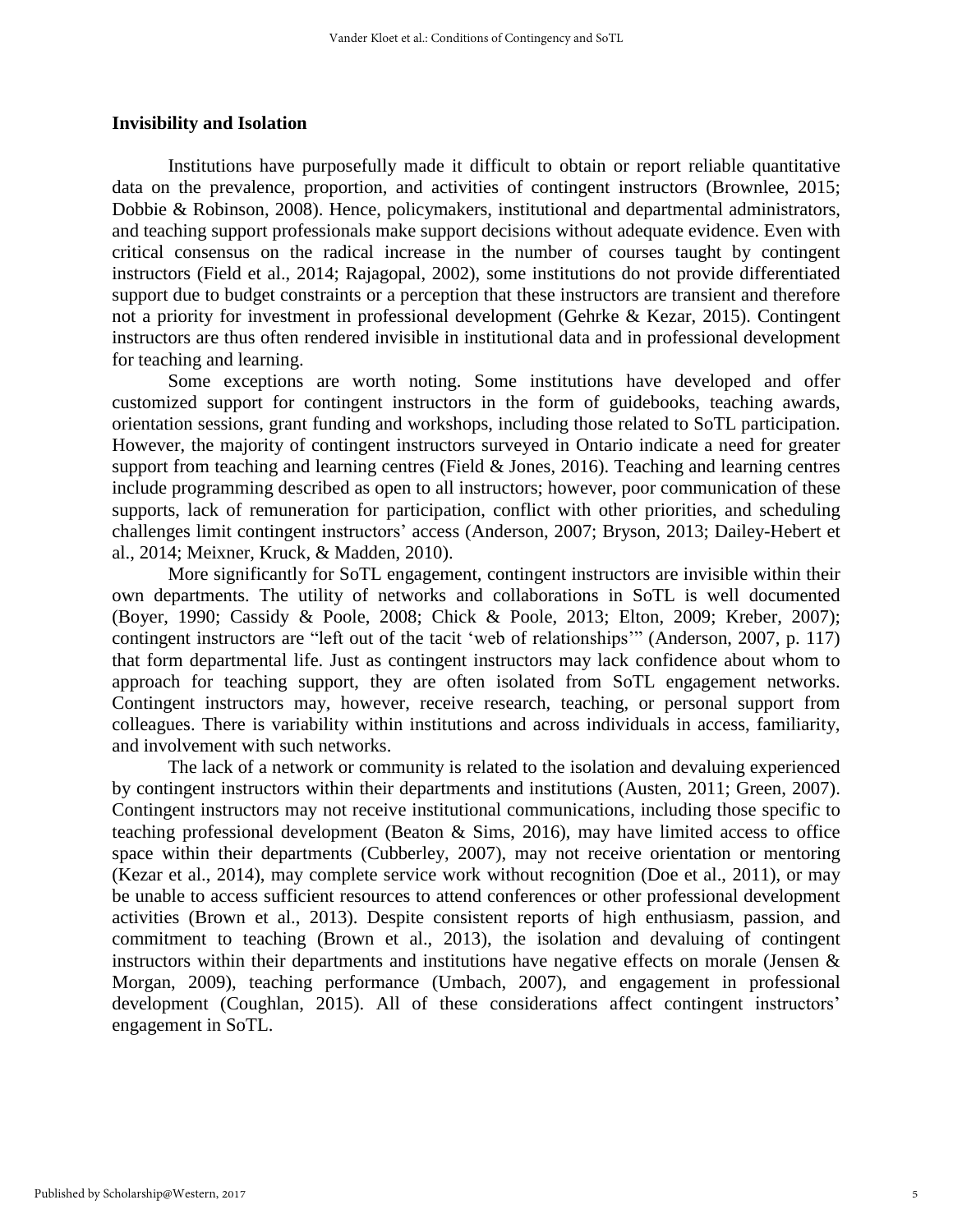#### **Precarity**

As described, contingent instructors represent a wide range of experiences and labour relationships with institutions. All contingent instructors experience the tentative quality of contingent work; however, the precariousness of contingency does not carry the same connotations or consequences for classic contingent instructors employed in professional fields (Field & Jones, 2016; Rajagopal, 2002). For contemporary contingent instructors, precarity has social, economic, and personal consequences because the lack of stable employment affects their financial resources and self-esteem (Birdsell Bauer, 2011; Field & Jones, 2016). Moreover, labour precarity cannot be isolated from the intersectional identities of contingent instructors: a disproportionate number of contemporary contingent instructors are women, which compounds and complicates their experiences of labour precarity (Bauder, 2006; Field & Jones, 2016; Muzzin & Limoges, 2008; Rajagopal, 2002).

Precarity also begets consequences for the engagement of contingent instructors in SoTL. With unpredictable hiring timelines (Kezar et al., 2014) and limited paid time for course preparation (Dailey-Hebert et al., 2014; Mueller et al., 2013), the ability to craft a SoTL research design and secure research ethics clearance (where needed) is hampered. Many institutions restrict the role of principal investigator to faculty or permanent staff, meaning contingent instructors must find willing collaborators, argue for their status with a research ethics board, or rework the focus of their projects to exclude human participants. Similar restrictions may apply in terms of eligibility to hold research funds.

#### **Composite Stories of Contingent Instructors**

The following four composite stories are designed to show how the varied conditions for contingent instructors in Canadian postsecondary institutions could affect their ability to engage meaningfully in SoTL. One story (Colin) is set in a college; three stories (Su, Dhara, and Anne) occur in diverse universities. We focus largely on the experiences of contemporary contingents with one reference to a classic contingent, albeit one employed in a university not an outside profession (Anne). Each contingent instructor faces different challenges attempting to engage in SoTL, and the layered complexity of these stories complicates matters, yet mirrors typical situations.

#### **Su**

Su is married with two young children. She moved to British Columbia after completing her PhD when her partner secured stable, long-term employment. As the primary caregiver, Su must balance her employment with childcare responsibilities. For the past eight years, she has taught one or two courses per term, dividing her time between the University of British Columbia (UBC) and the University of Victoria (UVic). She is a member of the University of British Columbia Faculty Association (Collective Agreement Between the University of British Columbia and the Faculty Association of the University of British Columbia, 2016; herein referenced as UBCFA) and the Canadian Union of Public Employees (Agreement Between University of Victoria and Canadian Union of Public Employees Local 4163 Component 3, 2013; herein referenced as CUPE 4163-3). Su does not teach full time at either institution, and therefore is not eligible for continuing appointments (CUPE 4163-3 article 24.01; UBCFA article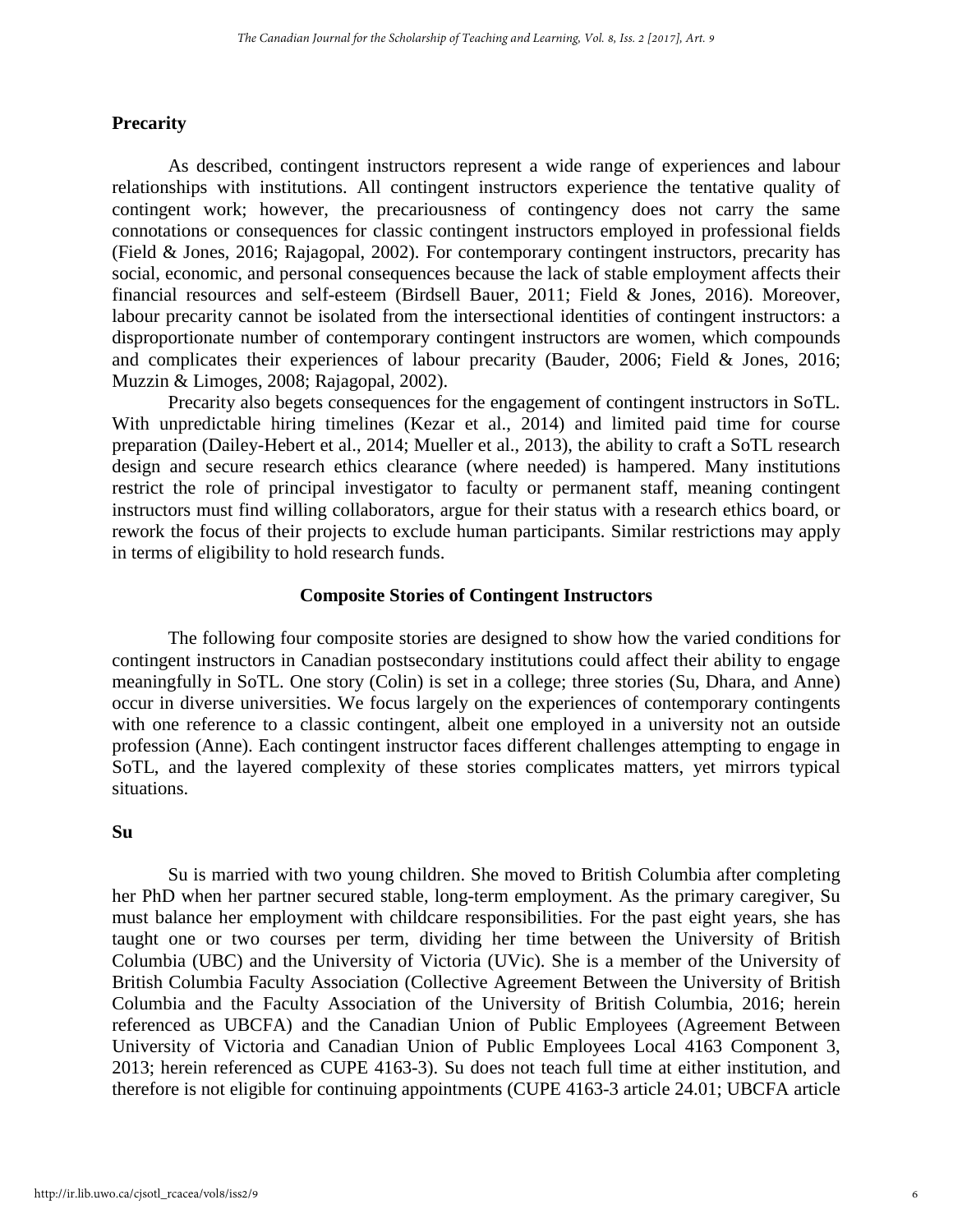7:5.01), but does have the right to reappointment at UBC (UBCFA article 7:3.01). She is not involved in scheduling her courses and receives short notice about course approvals and cancellations, which frustratingly affects her childcare and transportation arrangements (including a three-hour commute to UBC). She receives no professional development funding at UVic (CUPE4163-3 article 16.03) and \$25 per course at UBC (UBCFA article 2:7.09b).

Su does not want a tenure-track position; however, she would like more stability and clearer expectations of potential future promotion at either institution because she hopes to shift to full-time employment when her children are older. She enjoys teaching and strives to remain current in her specialty, but has been unable to conduct SoTL or other forms of research due to her unpredictable schedule and lack of funding. Su sees SoTL as important to improve her classroom teaching, gain credibility as a scholar, and demonstrate her familiarity with developments in the field, which is considered in her performance evaluations at UBC (*UBCFA* article 7:8.02). Both institutions offer workshops and other initiatives to support SoTL, but participation is difficult with her time and travel constraints. At UVic, she is eligible to apply for a teaching award for contingent instructors (University of Victoria Learning and Teaching Centre, n.d.) and a SoTL grant (University of Victoria Learning and Teaching Centre, 2016). She can apply directly to the research ethics board at UVic (University of Victoria Human Research Ethics Board, n.d.), but would require a continuing faculty member to sponsor an application at UBC (UBC Behavioural Research Ethics Board, n.d.).

The conditions of contingency affect Su's ability to learn about and practice SoTL. The precarity of her teaching means she cannot form long-term partnerships with students. Her teaching schedule inhibits her ability to attend workshops and her lack of funding makes attending conferences or conducting research prohibitive.

#### **Dhara**

For the past four years, Dhara has taught across two campuses of the University of Toronto (UofT) with multiple contingent instructor contracts under the Canadian Union of Public Employees (Collective Agreement Between the Governing Council of the University of Toronto and the Canadian Union of Public Employees Local 3902 Unit 3, 2015; herein referenced as CUPE 3902-3). Prior to this, she completed her doctorate at UofT and worked as a graduate student course instructor and research assistant. She published from her dissertation and is trying to develop new research to maintain a publication record, but being a contingent instructor provides inadequate access to resources for fieldwork or laboratory space. She is eligible for up to \$500 annually under the transitional professional expense program (CUPE 3902-3 Letter of Intent), but she cannot be the principal investigator on a research ethics application or research grant (University of Toronto Office of Research and Innovation, 2013), and UofT characterizes research by contingent instructors as private scholarship unaffiliated with the institution (CUPE 3902-3 article 7.04). Between course preparation, trying to publish, and applying for continuing faculty positions, she feels burnt-out and unsure of her future.

Dhara has taught five or six semester-long courses in each of the last four years, so she is eligible to apply for advancement to Sessional Lecturer II (CUPE 3902-3 Appendix A). She has not initiated the application because the department chair was on her dissertation committee and writes references for her tenure-track applications. In this dual role as former supervisor and current employer, he has mentioned that being childless and single gives her mobility for tenuretrack positions, which has made her hesitant to discuss other options. If she advances to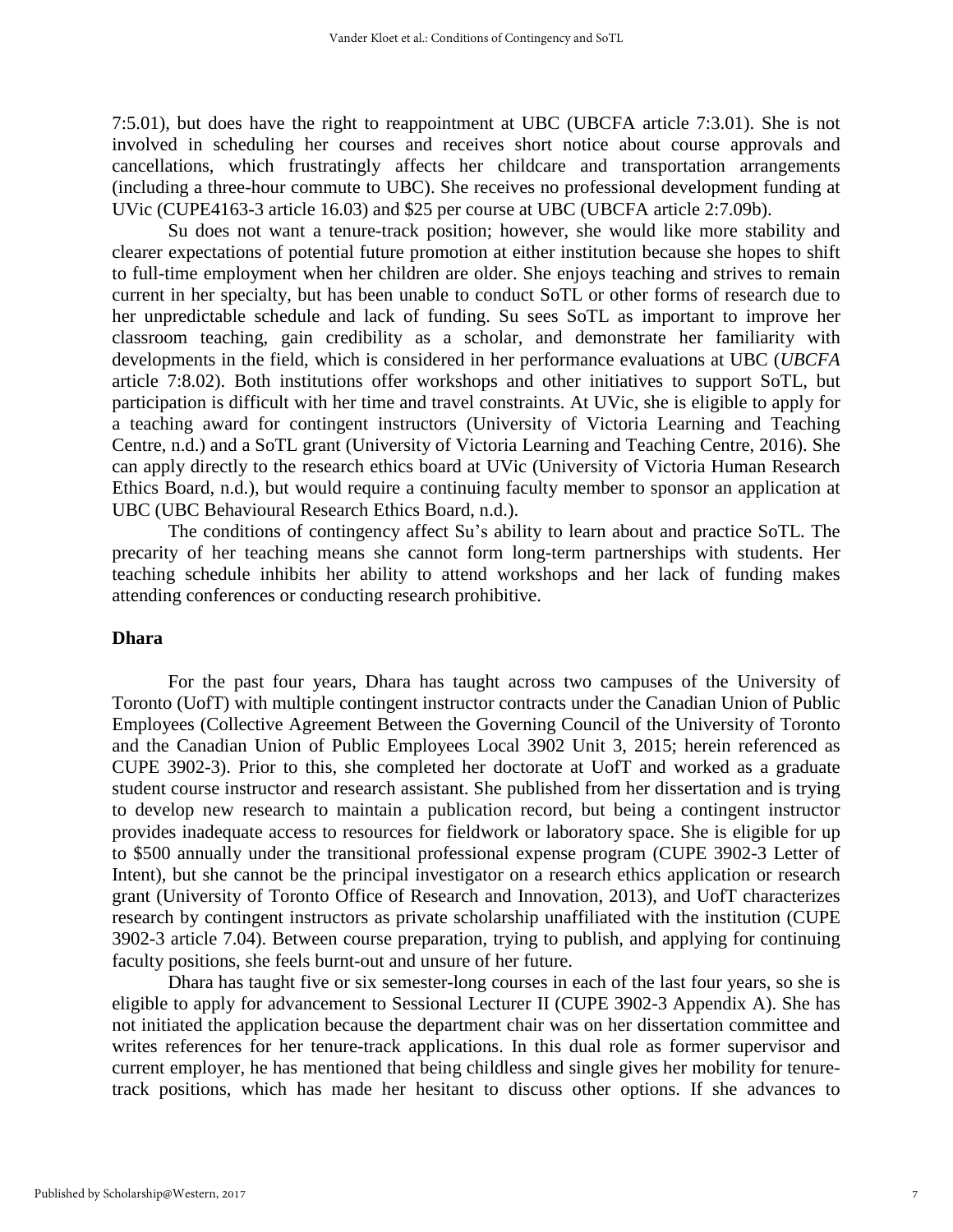Sessional Lecturer II, she could apply in three years for advancement to Sessional Lecturer III, but she is struggling to understand how the institution assesses "mastery of subject matter and . . . continued superior classroom teaching" (CUPE 3902-3 Appendix A-2, p. 53). No longterm instructors in her department have advanced to Sessional Lecturer III, so she has no one local to consult for advice.

Dhara's department is posting two teaching-stream positions, which could lead to continuing status (University of Toronto Governing Council, 2015, article VII.30.x), and she wonders if engaging in SoTL could enhance her profile. She has read listserv postings about SoTL and possible funding sources, but does not know where to begin.

The conditions of Dhara's contingency affect her access and ability to learn and engage in SoTL due to her high teaching load. The dual role of her department chair has made it difficult for her to approach him about seeking advancement and she does not have adequate institutional knowledge about the promotion process. She thinks engaging in SoTL may provide leverage in her application for a teaching-stream position or advancement as a Sessional Lecturer, and possibly even for tenure-track positions.

#### **Colin**

After many years as an outdoor educator and guide, Colin decided to pursue a master's degree in education at the University of Ottawa. He was excited at the potential to teach part time in the leisure studies program during his studies. However, the Ontario Council on Graduate Studies' (2016) resolution that limits full-time students to 10 hours of work per week made it difficult to cover his expenses (see article 31.1b in Collective Agreement Between the University of Ottawa and the Canadian Union of Public Employees and its Local 2626, 2015). Following the suggestion of a classmate, he applied and was hired to teach an additional six hours per week at Algonquin College. The next term, the college offered him more hours and different courses, resulting in a shift in his employee classification to become a partial-load employee and a member of the Ontario Public Service Employees Union (College Faculty CAAT–A Collective Agreement, 2014, article 26). This shift made him eligible for progression through established salary grids (article 26.04), pay in lieu of vacation (article 26.02A), payment for work on statutory holidays (article 26.09), insured group benefits (article 26.06), and sick leave (article 26.08B). These improvements prompted him to switch to part-time studies at the university so he could devote time to teaching. He has discovered, however, that the college offers him different numbers of courses each term, which means he moves in and out of membership in the Ontario Public Service Employees Union (Algonquin College, 2016a, 2016b).

Over the three years, Colin has built relationships with other Algonquin instructors who are focused on improving their teaching practices, especially three instructors who were also pursuing graduate studies. They formed a peer support network, supporting each other with teaching ideas and issues, and with their graduate programs. He credits this network and his master's supervisor with helping him complete a SoTL project that he used to fulfill his master's degree requirements.

Now that his degree is complete, Colin is seeking full-time employment. A main challenge at the college is that there is no guarantee across terms about which courses are offered; his employee classification, salary, and union membership shift depending on the number of hours he teaches per week. Colin loves teaching college students, but the uncertainty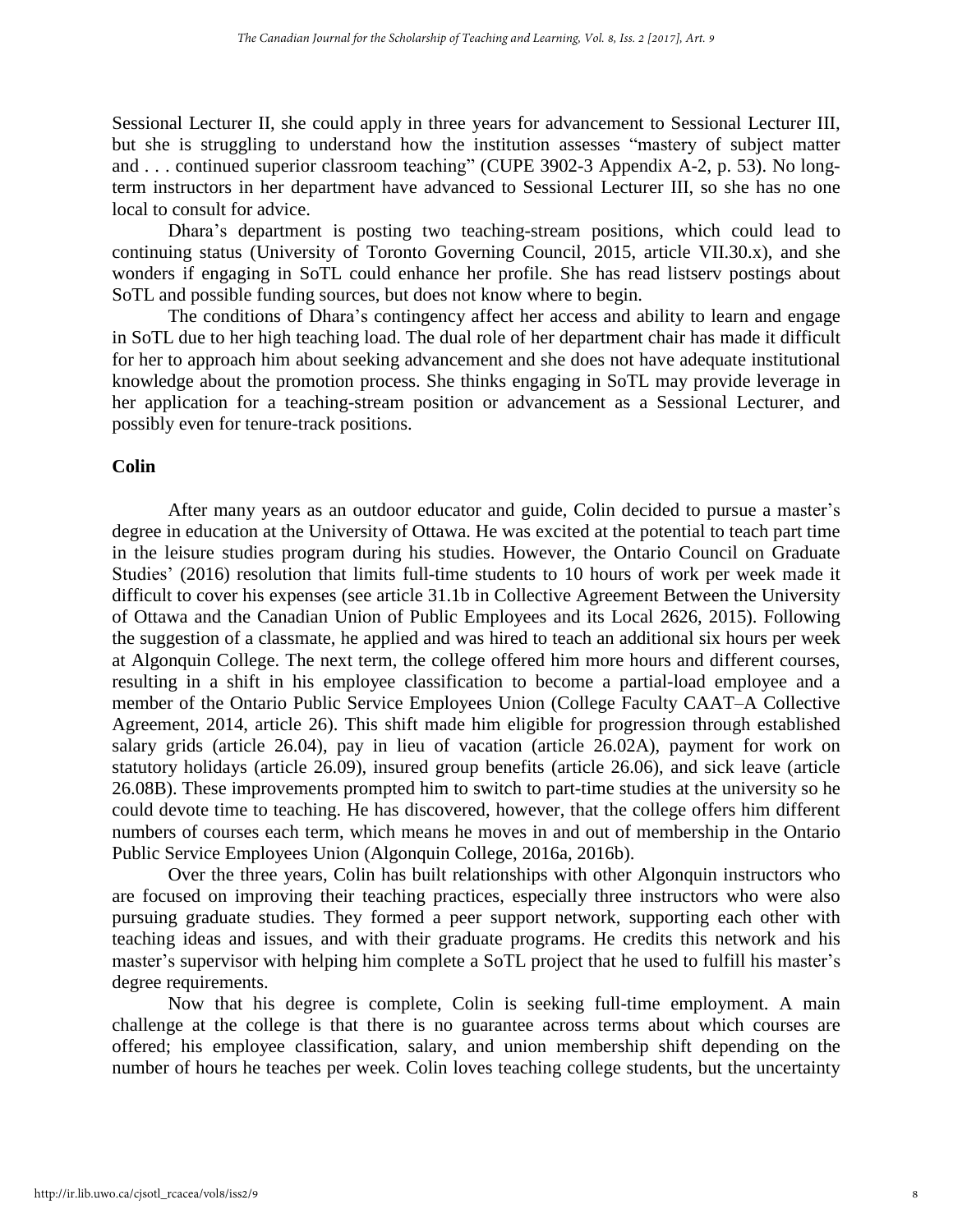is difficult and he does not see strong potential for greater employment stability. He is contemplating another career change.

The complex teaching job classifications at Ontario colleges lead to instability and uncertainty about upcoming teaching, and the protections built into the collective agreement apply some terms only (depending upon his teaching load). Colin's concomitant graduate studies and peer support network provided the context and incentive for him to engage in SoTL despite these challenges, but his situation has now changed.

#### **Anne**

Anne is a full-time educational developer at the University of Prince Edward Island. Personal experience has led her toward a specialization in enhancing accessibility for students and instructors with disabilities. She is a member of the university's accessibility and accommodation committee. For the past 10 years, she has taught a course on accessibility in elearning as a contingent instructor in the Faculty of Education. Anne's director allows her to combine her teaching hours with her full-time work so that she does not exceed 48 hours per week, which is the provincial limit that would trigger overtime pay (Government of Prince Edward Island Legislative Counsel Office, 2015, articles 15[1], 15.1[1]).

Anne's rights and responsibilities as a contingent instructor are enshrined in the Collective Agreement Between the University of Prince Edward Island Board of Governors and the University of Prince Edward Island Faculty Association Bargaining Unit #1 (2012; herein referenced as UPEIFA). After teaching for three years, she gained the right of recall, meaning she could be reappointed to teach the course without a job posting or application (UPEIFA article G1.7.2). Her teaching performance is assessed every third year (UPEIFA article E1.2.1), but professional development is not factored into these assessments. After her initial assessment, she secured a three-year appointment, which has been renewed twice (UPEIFA article G1.5a).

As a staff member in the teaching and learning centre, Anne is familiar with workshops to support her teaching and has formed inter- and intra-institutional networks. She worked with the department curriculum committee to develop an online version of her course, and is planning her next SoTL project to compare outcomes across course delivery formats. She is able to engage in university-funded SoTL research because contingent instructors at her institution have the right to do research (UPEIFA article G1.11b), serve as principal investigators on applications to the research ethics board, and apply for research funding (UPEIFA article G1.11c). In addition to funding through her full-time position, she has access as a contingent instructor to \$300 annually for professional development to present SoTL at conferences (UPEIFA article G1.11c.iii).

Anne is an exception to the usual story of contingent instructors. Her full-time position provides financial security, status, institutional and departmental knowledge, and SoTL-specific skills and support not commonly experienced by other contingent instructors. Her director allows her to count the extra time associated with SoTL as working hours. Her one barrier is that teaching one course per year provides a limited participant pool for which she has direct instructional responsibility.

#### **Contingency and the Potential for SoTL**

To consider the ways the conditions of contingency affect contingent instructors' engagement in SoTL, we considered possibilities for contingent instructors to attain Felten's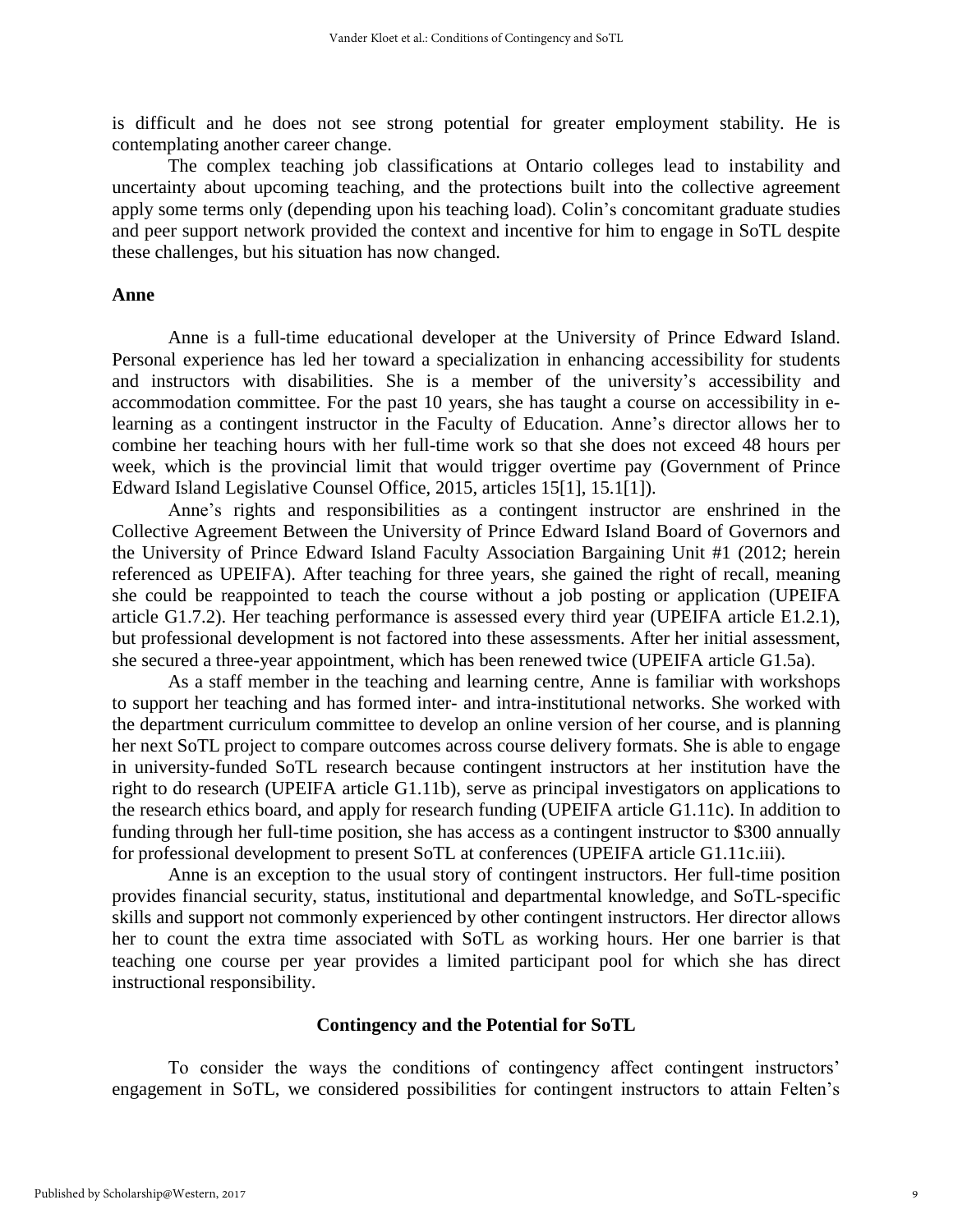(2013) principles of good SoTL practice: partnering with students, grounding in scholarly and local contexts, inquiring into student learning, ensuring methodological soundness, and disseminating publicly.

For the most part, we found little mention of research, scholarship, or creative activity in the collective agreements and other documents that shape the working conditions of contingent instructors. We were nonetheless struck by the variation we uncovered. For example, collective agreements at UPEI (Anne) and UofT (Dhara) acknowledge contingent instructors' rights to engage in all forms of scholarship; however, UPEI grants contingent instructors the right to apply for research funding and serve as principal investigators, whereas UofT denies such rights to contingent instructors (with the possible exception of those holding the rank of Sessional Lecturer III who may be granted rights on a case-by-case basis; see University of Toronto Office of Research and Innovation, 2013) and deems their non-teaching work to be private scholarship not under the jurisdiction of the institution (CUPE 3902-3 article 7.04). Despite the absence of any requirements in collective agreements for contingent instructors to engage in SoTL or other forms of research, some individuals perceive SoTL as a natural extension of teaching that ought to be open and expected from all postsecondary instructors (Pecorino & Kincaid, 2007).

Freedom to engage in SoTL fits with the overall trend toward "more shared responsibility for learning among students and teachers, a more democratic intellectual community, and more authentic co-inquiry" (Hutchings & Huber, 2010, p. xii; see also Healey, Flint, & Harrington, 2014). For contingent instructors who are relative outsiders in an institution and lack long-term reappointment stability (Colin, Dhara, Su), it is difficult to form long-term *partnerships with students* as part of their teaching and SoTL practice. In addition, collective agreements generally specify pay for teaching-related activities only (e.g., teaching, office hours, grading, etc.), leaving few contingent instructors with financial incentive or support to mentor or hire student research assistants.

The conditions of contingency also challenge the possibilities for SoTL work *grounded in local contexts*. With the expansion of contingent instructors as "permanent temps" (Rajagopal, 2002), there are instances of contingent instructors who have long-term grounding in their local contexts (e.g., Su has been teaching at the two institutions for eight years, Dhara has been a contingent instructor for four years in addition to time as a graduate student course instructor), yet without the stability and stature of a full-time continuing appointment (Anne), contingent instructors may remain isolated or excluded.

SoTL, as with all scholarship, must be *grounded in scholarly contexts* and build upon the work of others (Boyer, 1990). Contingent instructors must have access to library resources, a clear understanding of the policies surrounding teaching and learning, and solid grounding in SoTL work in order to build upon existing understandings. Restricted funding, limited time to attend workshops, and insecurity and unpredictability in course load act as barriers to SoTL engagement. Alternatively, holding different roles within or across institutions, such as in Anne's case, may positively affect contingent instructors' understandings of context, and their ability to bring multiple perspectives to teaching and SoTL.

The majority of contingent instructors in Ontario universities have doctoral degrees (Field & Jones, 2016). Contingent instructors like Su and Dhara have demonstrated their ability to undertake disciplinary research, but this experience and expertise do not necessarily extend to SoTL. Some contingent instructors may struggle to make the transition toward *inquiring into student learning* as their scholarly focus. The laboratory science methods that led to Dhara's success as a doctoral student may not provide suitable grounding to undertake SoTL. She may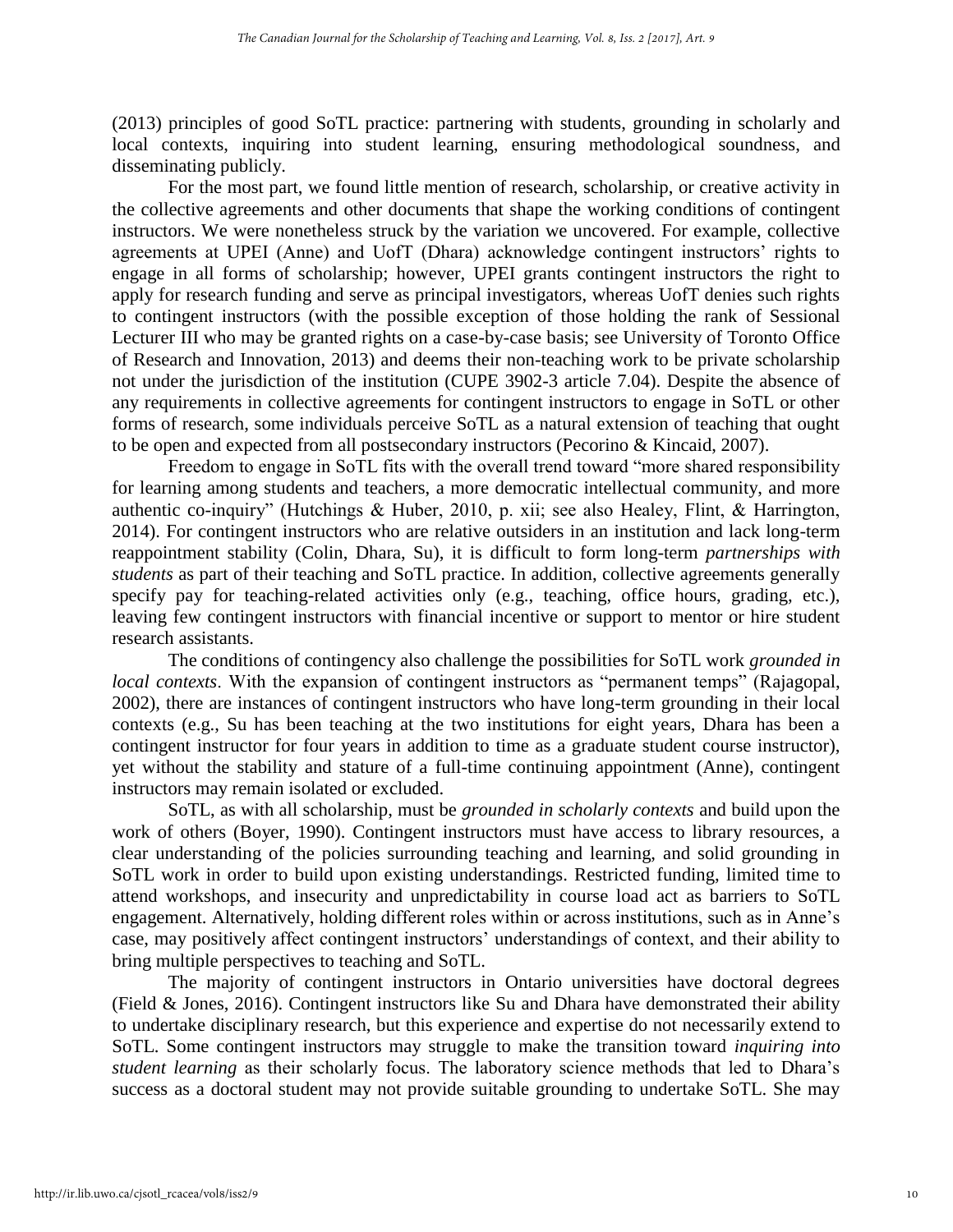need to learn new skills and perhaps unlearn some laboratory science research norms to make this transition. In contrast, Colin completed a master's degree in education where common research approaches and methods lend themselves well toward SoTL. His master's thesis was a SoTL project and he had the support of a graduate supervisor trained in educational research.

Meaningful engagement requires a solid grasp of SoTL-specific research methodology, literature, and lexicon. The principle of *methodological soundness* necessitates that SoTL include meticulous and purposeful methods and methodologies drawn from varied disciplines and perspectives (Chick, 2014). Although most teaching and learning centres provide SoTL workshops open to contingent instructors, the precarity of their employment and lack of institutional and departmental knowledge often prohibit attendance and disrupt support networks for SoTL. Collective agreements may provide some resources for professional development, but this amount varies widely across institutions, depending on the teaching load or appointment type, from \$25 per course for Su to \$500 per year for Dhara.

A further challenge to methodological soundness is the often-late notice about courses to be taught. The lack of reappointment status for Su and Colin means they do not have time or resources to design research for upcoming courses. Implementing sound research designs may also be constrained by the (in)ability to act as principal investigators and applicants for research support. Many researchers seek grant funding to offset the financial demands of conducting and disseminating SoTL projects and to demonstrate the prestige of their work. In many instances, contingent instructors are not eligible for institutional grants to conduct SoTL or present at conferences (Brown et al., 2013). As well, not all contingent instructors are eligible to apply to research ethics boards for research involving human participants. Status and access vary along a continuum and by institution, from Anne, who can be principal investigator and apply to the research ethics board; to Colin, who loses this ability now that he is no longer a student; to the others, who must have faculty sponsors or co-applicants (Su) or whose work is seen as private scholarship for which the university is not liable (Dhara).

To count as scholarship, knowledge generated through SoTL must be made public and available for scrutiny (Kreber, 2002; Shulman, 1998). *Disseminating publicly* is a component of good SoTL practice (Felten, 2013). The ultimate goal is that colleagues reflect, critique, learn from, and use the outcomes from SoTL. Publication in conferences, journals, or less traditional fora such as electronic course portfolios is difficult without a consistent institutional affiliation. In Dhara's case, she has professional development funding available to present at conferences, but no funding to support writing her research, and the private scholarship designation at UofT suggests it is probably inappropriate for her to claim institutional affiliation when publishing. The conditions of contingency seem to limit contingent instructors to scholarly teaching without dissemination opportunities, and therefore prevent them from engaging in good SoTL practice.

#### **Concluding Thoughts**

Institutions present contingent instructors with a mixed message: research and SoTL are desirable and frequently encouraged, but contingent instructors are often ineligible or presented with few opportunities to pursue it. Even if contingent instructors overcome these barriers to engagement, their ability to adhere to the principles of good SoTL practice is negatively affected by the conditions of contingency identified in this paper.

It is sufficient that one condition of contingency be present to limit or prevent contingent instructors from engaging in SoTL; taken together, the three conditions of contingency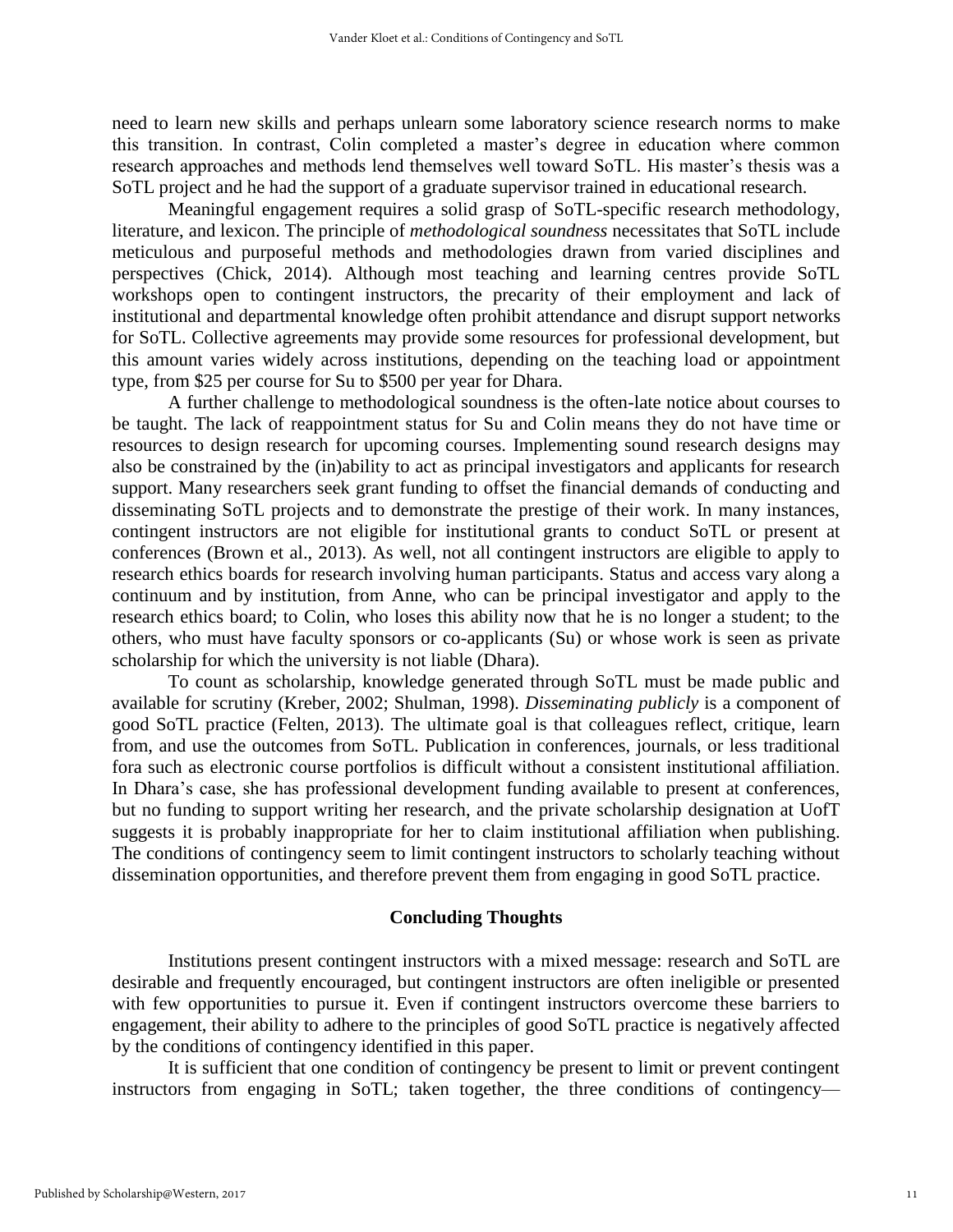institutional knowledge, role and status; isolation and invisibility; and precarity—pose significant barriers. Just as there is variability within contingency, we recognize diversity in the experiences of contingent instructors. Although we laud those contingent instructors who find means and opportunity to overcome these barriers in ways that respect and reward their intellectual labour, we argue that for most contingent instructors, the conditions of contingency overwhelmingly discourage and limit engagement in SoTL.

Based upon our analysis, we are reluctant to encourage contingent instructors to take on SoTL projects beyond the scope of paid instructional responsibilities. We are concerned that such encouragement could add to the mounting expectations for securing permanent employment (Beardsworth & McKenzie, 2011; Doe et al., 2011). Furthermore, despite Smith and Schwartz's (2015) assurance, we do not see clear evidence there will be a payoff in terms of job stability. The reward and recognition structures for engaging in SoTL continue to be contentious, as institutions grapple with how to recognize this scholarship in tenure and promotion practices and teaching award frameworks (Chalmers, 2011). There is a hope that intrinsic motivation would spur all scholarly endeavours, but it is important to also think pragmatically of the extrinsic motivation driving SoTL work for contingent instructors. Some institutions, such as UofT, have created ranks of contingent instruction, allowing some predictability in course offerings and a measure of job promotion through these ranks, and it seems that SoTL activities could be one possible dimension or source of evidence to support promotion. For the vast majority of contingent instructors, however, the extrinsic motivation for SoTL engagement would seem to be a nebulously defined and improbable hope that the work will eventually lead to future job security.

Unless and until institutions change the conditions of contingency to support the full engagement of contingent instructors in SoTL, we cannot recommend contingent instructors devote time and energy in this unpaid capacity. Departments, programs, and institutions that embed SoTL into their institutional cultures (Williams et al., 2013) may find ways to support and engage contingent instructors in their collective efforts, but it will require concerted attention to the barriers and disincentives experienced by contingent instructors and major changes to the labour and employment practices that currently prevail. We encourage future researchers to consider whether and how these barriers and disincentives are overcome. Given the growing proportion of Canadian postsecondary courses taught by contingent instructors, the exclusion of contingent instructors from SoTL practice means there will be fewer opportunities for students' learning experiences to be informed by SoTL and fewer opportunities for other instructors to learn from the wealth of experience contingent instructors bring to their roles.

#### **References**

*Agreement between University of Victoria and Canadian Union of Public Employees Local 4163 (component 3)*. (2013). Retrieved from

<http://www.ouboum.ca/4163/2/contracts-and-bylaws/collective-agreements/component-3/>

Algonquin College. (2016a). *2016-2017 Part-time academic terms and conditions agreement*. Retrieved from

[http://www.algonquincollege.com/hr/files/2016/06/Academic-PT-Contract-2016-](http://www.algonquincollege.com/hr/files/2016/06/Academic-PT-Contract-2016-2017.docx) [2017.docx](http://www.algonquincollege.com/hr/files/2016/06/Academic-PT-Contract-2016-2017.docx)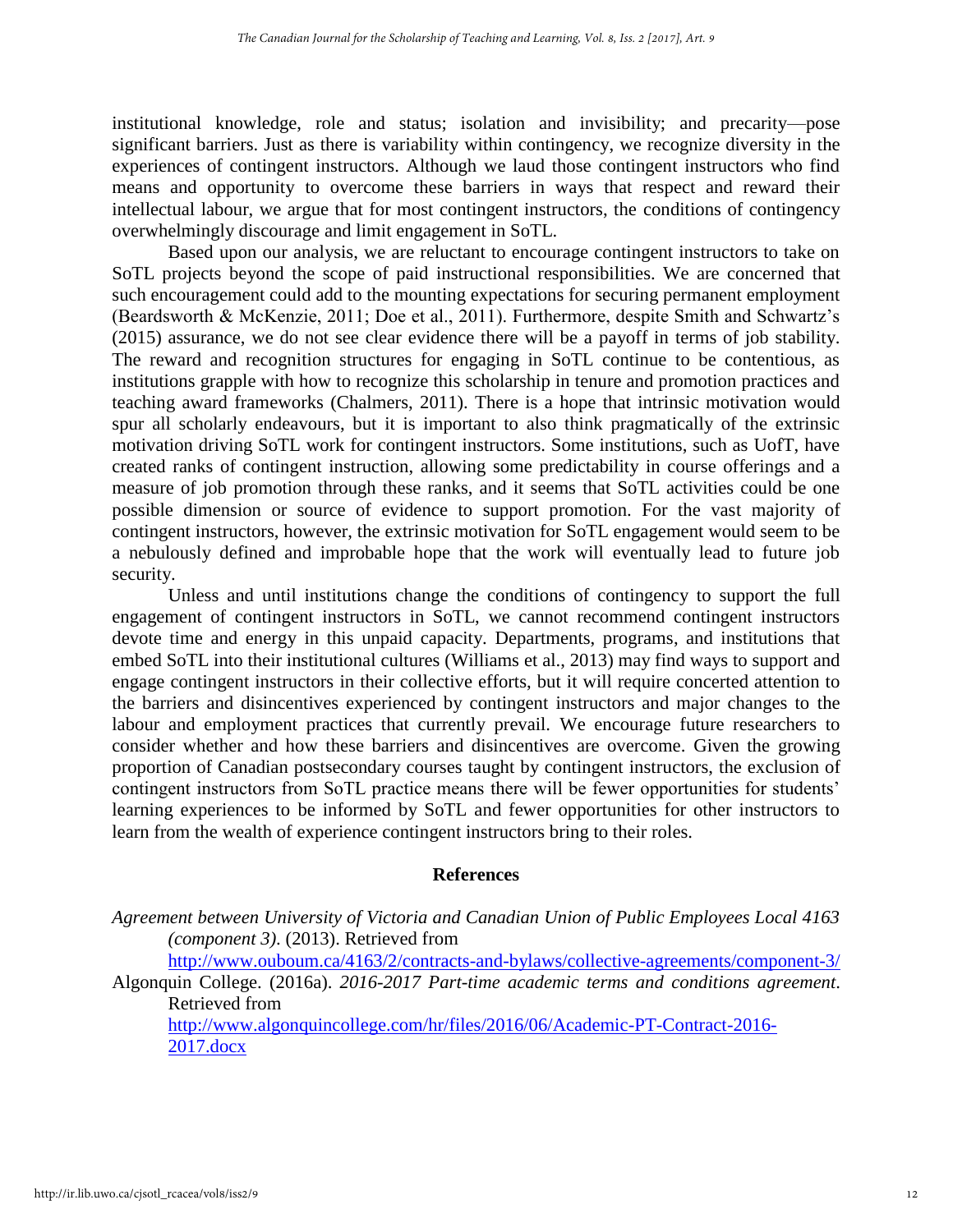- Algonquin College. (2016b). *Part-time staff classification and compensation guide*. Retrieved from [http://www.algonquincollege.com/hr/files/2016/09/Part-Time-Classification-and-](http://www.algonquincollege.com/hr/files/2016/09/Part-Time-Classification-and-Compensation-guide-RH.pdf)[Compensation-guide-RH.pdf](http://www.algonquincollege.com/hr/files/2016/09/Part-Time-Classification-and-Compensation-guide-RH.pdf)
- Anderson, V. (2007). Contingent and marginalized? Academic development and part-time teachers. *International Journal for Academic Development, 12*, 111-121. <http://dx.doi.org/10.1080/13601440701604914>
- Austen, V. J. (2011). "Haven't we heard this all before?": Contingent faculty and the unchanging times*. English Studies in Canada*, *37*(1), 13-16. <https://doi.org/10.1353/esc.2011.0005>
- Bauder, H. (2006). The segmentation of academic labour: A Canadian example. *ACME: An International E-Journal for Critical Geographies, 4*, 228-239. Retrieved from <http://ojs.unbc.ca/index.php/acme/>
- Beaton, F., & Sims, E. (2016). Supporting part-time teachers and contract faculty. In D. Baume & C. Popovic (Eds.), *Advancing practice in academic development* (pp. 103-120). New York, NY: Routledge.
- Beardsworth, A., & McKenzie, S. (2011). A sessional manifesto. *ESC: English Studies in Canada*, *37*(1), 26-30. <https://doi.org/10.1353/esc.2011.0000>
- Bettinger, E. P., & Long, B. T. (2010). Does cheaper mean better? The impact of using adjunct instructors on student outcomes. *The Review of Economics and Statistics*, *92*, 598-613. [http://dx.doi.org/10.1162/REST\\_a\\_00014](http://dx.doi.org/10.1162/REST_a_00014)
- Birdsell Bauer, L. (2011). *Permanently precarious? Contingent academic faculty members, professional identity and institutional change in Quebec universities* (Master's thesis). Retrieved from [http://spectrum.library.concordia.ca](http://spectrum.library.concordia.ca/)
- Boyer, E. L. (1990). *Scholarship reconsidered: Priorities of the professoriate*. Princeton, NJ: Carnegie Foundation for the Advancement of Teaching.
- Bradley, S. A. (2008). Sessional teaching staff and learning, teaching, and assessment: Engaging the marginalised. *Collected Essays on Learning and Teaching*, *1*, 47-54. Retrieved from [http://celt.uwindsor.ca](http://celt.uwindsor.ca/)
- Brown, N. R., Kelder, J.-A., Freeman, B., & Carr, A. R. (2013). A message from the chalk face—what casual teaching staff tell us they want to know, access and experience. *Journal of University Teaching & Learning Practice*, *10*(3). Retrieved from <http://ro.uow.edu.au/jutlp/>
- Brownlee, J. (2015). Contract faculty in Canada: Using access to information requests to uncover hidden academics in Canadian universities. *Higher Education*, *70*, 787-805. <http://dx.doi.org/10.1007/s10734-015-9867-9>
- Bryson, C. (2006). *Distinguishing categories of part-time teachers* (Report No. 1). Heslington, UK: Higher Education Academy.
- Bryson, C. (2013). Supporting sessional teaching staff in the UK—to what extent is there real progress? *Journal of University Teaching & Learning Practice, 10*(3). Retrieved from <http://ro.uow.edu.au/jutlp/>
- Cassidy, A., & Poole, G. (2008). The scholarship of teaching and learning (SoTL): Some suggested steps for getting started. In L. Canuto & S. Bonic (Eds.), *New faculty teaching guide* (pp. 54-61). Vancouver, BC: Centre for Teaching and Academic Growth, University of British Columbia Point Grey campus.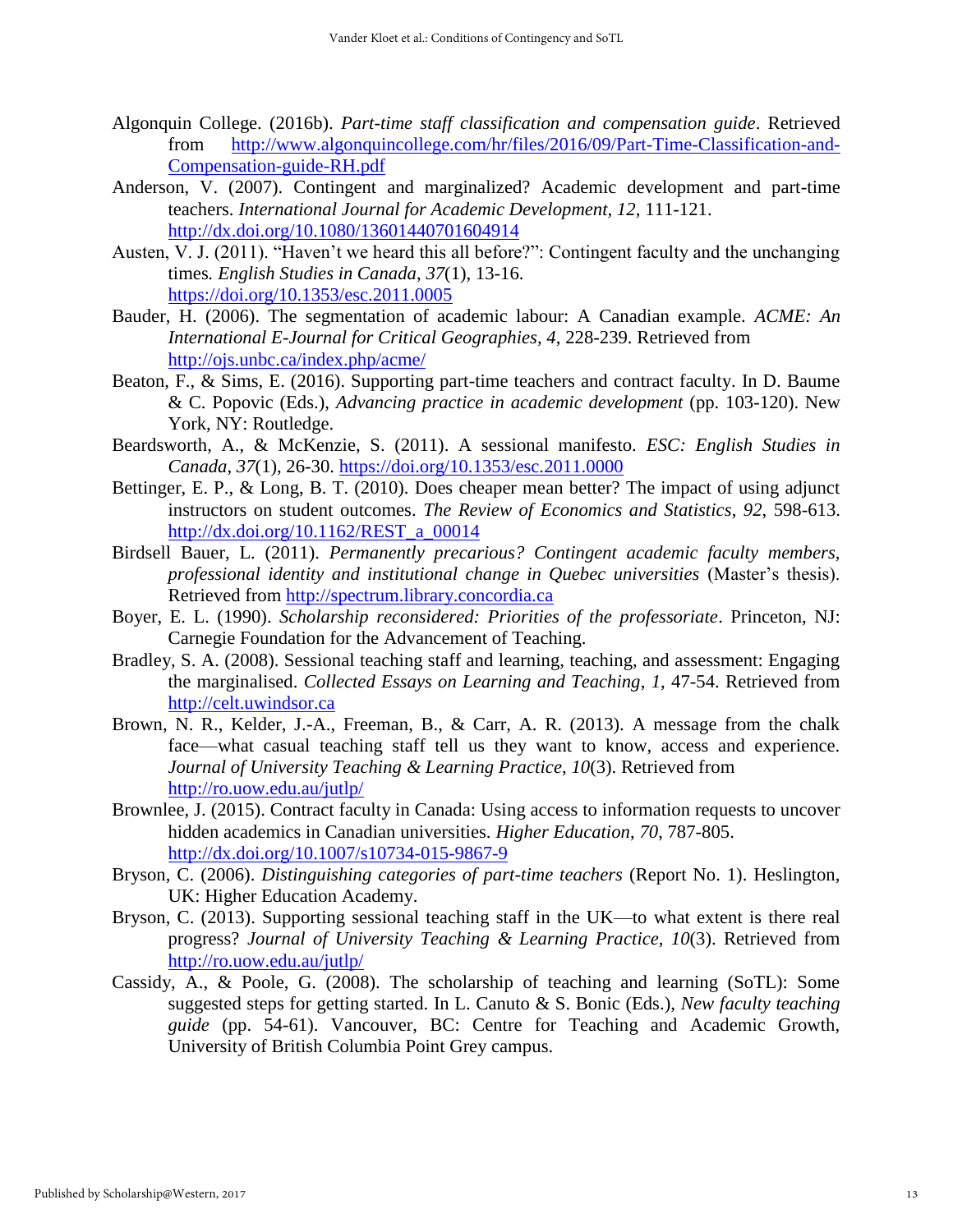- Chalmers, D. (2011). Progress and challenges to the recognition and reward of the scholarship of teaching in higher education. *Higher Education Research & Development*, *30*, 25-38. <http://dx.doi.org/10.1080/07294360.2011.536970>
- Chang, H., Ngunjiri, F. W., & Hernandez, K. C. (2013). *Collaborative autoethnography*. Walnut Creek, CA: Left Coast Press.
- Chick, N. L. (2014). "Methodologically sound" under the "big tent": An ongoing conversation. *International Journal for the Scholarship of Teaching and Learning, 8*(2). <http://dx.doi.org/10.20429/ijsotl.2014.080201>
- Chick, N., & Poole, G. (2013). Launching *TLI:* SoTL's purposes, processes, and people. Editors' introduction. *Teaching & Learning Inquiry, 1*(1). 1-4. <http://dx.doi.org/10.20343/teachlearninqu.1.1.1>
- *Collective agreement between the governing council of the University of Toronto and the Canadian Union of Public Employees Local 3902 (unit 3).* (2015). Retrieved from <http://cupe3902.org/unit-3/unit-3-documents/>
- *Collective agreement between the University of British Columbia and the Faculty Association of the University of British Columbia (June 1, 2014 to June 30, 2016).* (2016). Retrieved from<http://www.hr.ubc.ca/faculty-relations/collective-agreements/>
- *Collective agreement between the University of Ottawa and the Canadian Union of Public Employees and its local 2626*. (2015). Retrieved from <http://hrdocrh.uottawa.ca/info/en-ca/cupe/policies.html>
- *Collective agreement between the University of Prince Edward Island Board of Governors and the University of Prince Edward Island Faculty Association Bargaining Unit #1*. (2012). Retrieved from

[http://files.upei.ca/hr/agreements/fa1\\_ca\\_2012\\_2016.pdf](http://files.upei.ca/hr/agreements/fa1_ca_2012_2016.pdf)

- *College faculty CAAT–A collective agreement*. (2014). Retrieved from <https://opseu.org/news/caat-collective-agreement-2014-2017>
- Coughlan, A. (2015). The growth in part-time teaching in higher education: The imperative for research in the Irish context. *AISHE-J: The All Ireland Journal of Teaching & Learning in Higher Education*, *7*(1). Retrieved from <http://www.aishe-j.org/>
- Cubberley, C. E. (2007). The writing life of an adjunct composition instructor. *Forum: Newsletter for Issues About Part-Time and Contingent Faculty, 11*(1), A4-A7.
- Dailey-Hebert, A., Mandemach, B. J., Donnelli-Sailee, E., & Norris, V. R. (2014). Expectations, motivations, and barriers to professional development: Perspectives from adjunct instructors teaching online. *Journal of Faculty Development, 28*(1), 67-82.
- Davies, B., & Gannon, S. (2006). *Doing collective biography: Investigating the production of subjectivity*. Berkshire, UK: Open University Press.
- Dobbie, D., & Robinson, I. (2008). Reorganizing higher education in the United States and Canada: The erosion of tenure and the unionization of contingent faculty. *Labor Studies Journal*, *33*, 117-140.

<http://dx.doi.org/10.1177/0160449X07301241>

Dobbins, K. (2011). Personal reflection: Reflections on SoTL by a casual lecturer: Personal benefits, long-term challenges. *International Journal for the Scholarship of Teaching and Learning, 5*(2).<http://dx.doi.org/10.20429/ijsotl.2011.050224>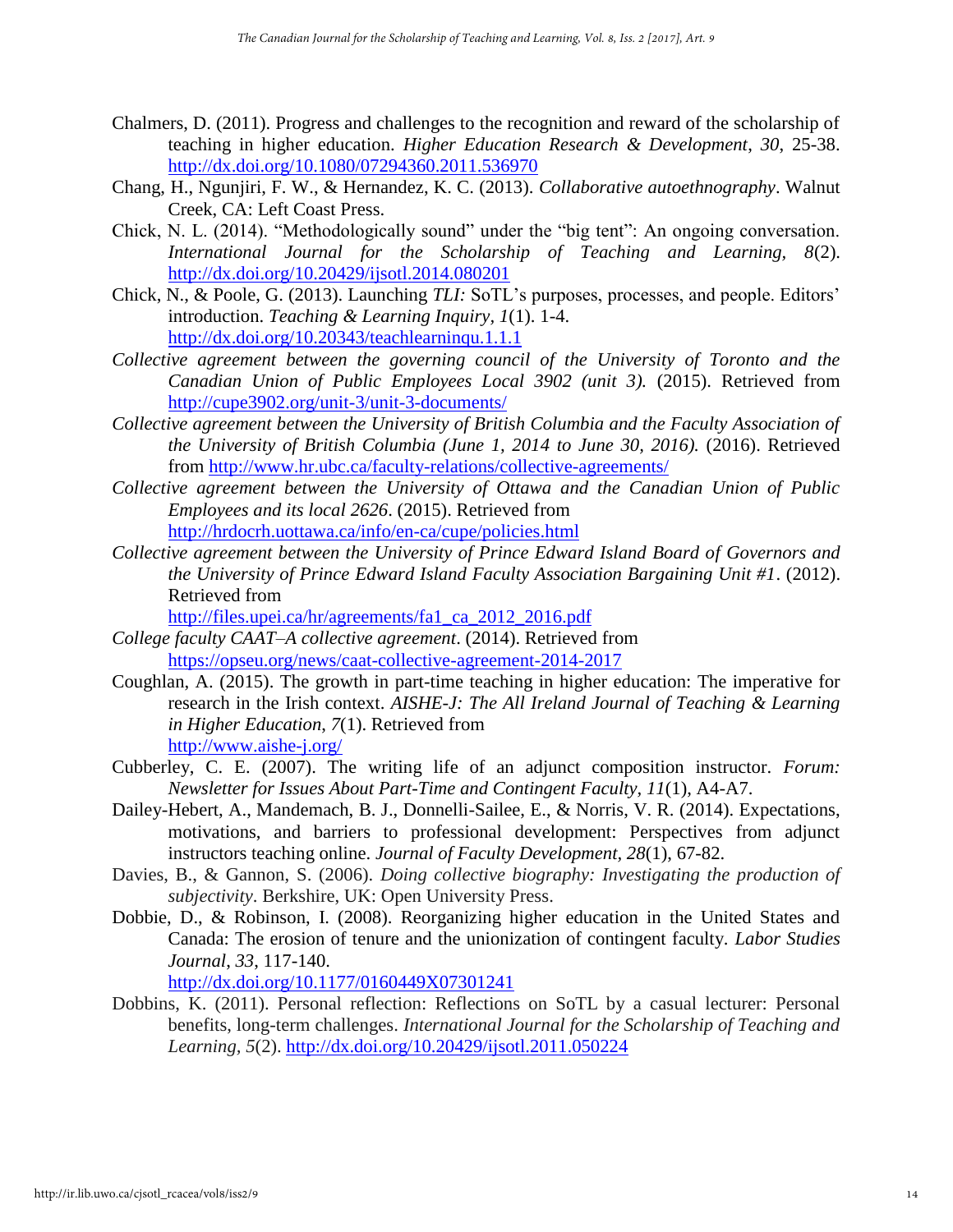- Doe, S., Barnes, N., Bowen, D., Gilkey, D., Smoak, G., Ryan, S., Sarell, K., . . . Palmquist, M. (2011). Discourse of the firetenders: Considering contingent faculty through the lens of activity theory. *College English, 73*, 428-449.
- Elton, L. (2009). Continuing professional development in higher education: The role of the scholarship of teaching and learning. *Arts and Humanities in Higher Education*, *8*, 247 258.<http://dx.doi.org/10.1177/1474022209339955>
- Fanghanel, J. (2013). Going public with pedagogical inquiries: SoTL as a methodology for faculty professional development. *Teaching and Learning Inquiry: The ISSOTL Journal, 1*(1), 59-70.<http://dx.doi.org/10.2979/teachlearninqu.1.1.59>
- Felten, P. (2013). Principles of good practice in SoTL. *Teaching and Learning Inquiry: The ISSOTL Journal, 1*(1), 121-125. <http://dx.doi.org/10.20343/teachlearninqu.1.1.121>
- Field, C. C., & Jones, G. A. (2016). *A survey of sessional faculty in Ontario publicly-funded universities.* Retrieved from <https://ciheblog.files.wordpress.com/2016/08/full-report.pdf>
- Field C. C., Jones, G. A., Stephenson, G. K., & Khoyetsyan, A. (2014). *The "other" university teachers: Non-full-time instructors at Ontario universities*. Retrieved from [http://www.heqco.ca/en-ca/Research/ResPub/Pages/The-Other-University-Teachers-Non-](http://www.heqco.ca/en-ca/Research/ResPub/Pages/The-Other-University-Teachers-Non-Full-Time-Instructors-at-Ontario-Universities.aspx)[Full-Time-Instructors-at-Ontario-Universities.aspx](http://www.heqco.ca/en-ca/Research/ResPub/Pages/The-Other-University-Teachers-Non-Full-Time-Instructors-at-Ontario-Universities.aspx)
- Fulwiler, M., & Marlow, J. (Producers & Directors). (2014). *Con job: Stories of adjunct and contingent labor* [Motion picture]. US: Chutzpah Productions. Retrieved from <http://ccdigitalpress.org/conjob/>
- Gappa, J. M., & Leslie, D. W. (1993). *The invisible faculty: Improving the status of part-timers in higher education*. San Francisco, CA: Jossey-Bass.
- Gehrke, S. J., & Kezar, A. (2015). Supporting non-tenure-track faculty at 4-year colleges and universities: A national study of deans' values and decisions. *Educational Policy*, *29*, 926-960.<http://dx.doi.org/10.1177/0895904814531651>
- Government of Prince Edward Island Legislative Counsel Office. (2015). *Employment standards act*. Retrieved from

<http://www.princeedwardisland.ca/sites/default/files/legislation/e-06-2.pdf>

- Green, D. W. (2007). Adjunct faculty and the continuing quest for quality. *New Directions for Community Colleges*, *2007*(140), 29-39. <http://dx.doi.org/10.1002/cc.302>
- Healey, M., Flint, A., & Harrington, K. (2014). *Engagement through partnership: Students as partners in learning and teaching in higher education*. Retrieved from [https://www.heacademy.ac.uk/engagement-through-partnership-students-partners](https://www.heacademy.ac.uk/engagement-through-partnership-students-partners-learning-and-teaching-higher-education)[learning-and-teaching-higher-education](https://www.heacademy.ac.uk/engagement-through-partnership-students-partners-learning-and-teaching-higher-education)
- Humphreys, M. (2005). Getting personal: Reflexivity and autoethnographic vignettes. *Qualitative Inquiry, 11*, 840-860.<http://dx.doi.org/10.1177/1077800404269425>
- Hutchings, P., & Huber, M. T. (2010). Foreword. In C. Werder & M. Otis (Eds.), *Engaging student voices in the study of teaching and learning* (pp. xi–xv). Sterling, VA: Stylus.
- Jensen, A. L., & Morgan, K. (2009). The vanishing idea of a scholarly life: Workload calculations and the loss of academic integrity in Western Sydney. *Australian Universities' Review, 51*(2), 62-69.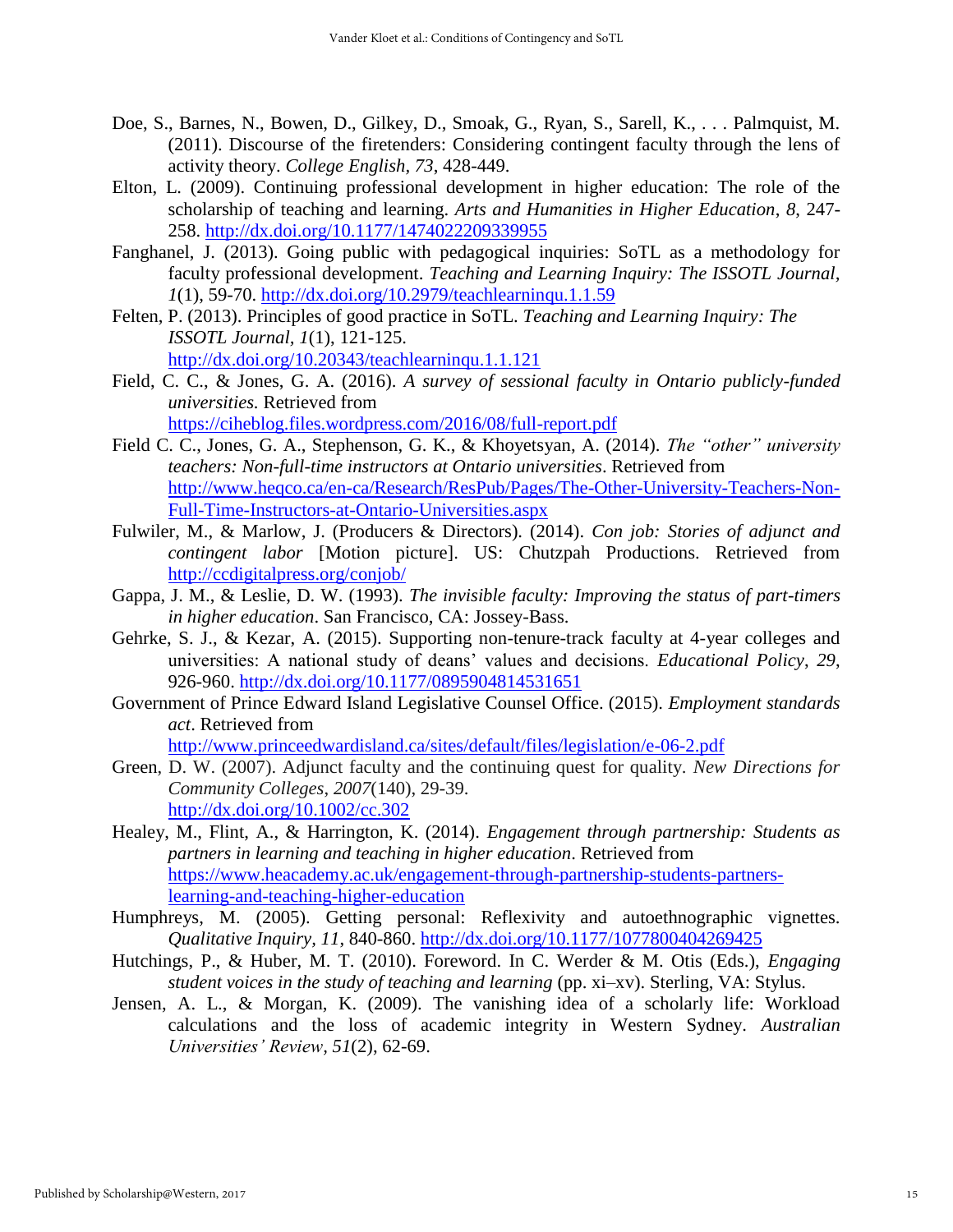- Kezar, A., Maxey, D., & Eaton, J. (2014). *An examination of the changing faculty: Ensuring institutional quality and achieving desired student learning outcomes*. Retrieved from [http://www.chea.org/pdf/Examination\\_Changing\\_Faculty\\_2013.pdf](http://www.chea.org/pdf/Examination_Changing_Faculty_2013.pdf)
- Kezar, A., & Sam, C. (2013). Institutionalizing equitable policies and practices for contingent faculty. *The Journal of Higher Education*, *84*, 56-87. <http://dx.doi.org/10.1353/jhe.2013.0002>
- Kreber, C. (2002). Teaching excellence, teaching expertise, and the scholarship of teaching. *Innovative Higher Education, 27*, 5-23. <http://dx.doi.org/10.1023/A:1020464222360>
- Kreber, C. (2007). What's it really all about? The scholarship of teaching and learning as an authentic practice. *International Journal for the Scholarship of Teaching and Learning*, *1*(1).<http://dx.doi.org/10.20429/ijsotl.2007.010103>
- Leibowitz, B. (2014). Reflections on academic development: What is in a name? *International Journal for Academic Development, 19*, 357-360. <http://dx.doi.org/10.1080/1360144X.2014.969978>
- MacQueen, K. M., McLellan-Lemal, E., Bartholow, K., & Milstein, B. (2008). Team-based codebook development: Structure, process, and agreement. In G. Guest & K. M. MacQueen (Eds.), *Handbook for team-based qualitative research* (pp. 119-135). Plymouth, UK: Altamira.
- May, R., Peetz, D., & Strachan, G. (2013). The casual academic workforce and labour market segmentation in Australia. *Labour & Industry: A Journal of the Social and Economic Relations of Work*, *23*, 258–275. <http://dx.doi.org/10.1080/10301763.2013.839085>
- Meixner, C., Kruck, S. E., & Madden, L. T. (2010). Inclusion of part-time faculty for the benefit of faculty and students. *College Teaching, 58*, 141-147. <http://dx.doi.org/10.1080/87567555.2010.484032>
- Mueller, B., Mandernach, B. J., & Sanderson, K. (2013). Adjunct versus full-time faculty: Comparison of student outcomes in the online classroom. *Journal of Online Learning and Teaching*, *9*, 341-352. Retrieved from [http://jolt.merlot.org](http://jolt.merlot.org/)
- Mullens, A. (2001). The sessional dilemma. *University Affairs, 42*, 11-25.
- Muzzin, L., & Limoges, J. (2008). "A pretty incredible structural injustice": Contingent faculty in Canadian university nursing. In A. Wagner, S. Acker, & K. Mayuzumi (Eds.). *Whose university is it anyways? Power and privilege on gendered terrain* (pp. 157-172). Toronto, ON: Sumach.
- Ontario Council on Graduate Studies. (2016). *Principles for graduate study at Ontario<sup>1</sup>s universities*. Retrieved from <http://cou.on.ca/papers/graduate-study-principles/>
- Pecorino, P., & Kincaid, S. (2007). Why should I care about SoTL? The professional responsibilities of post-secondary educators. *International Journal for the Scholarship of Teaching and Learning, 1*(1).

<https://doi.org/10.20429/ijsotl.2007.010116>

- Rajagopal, I. (2002). *Hidden academics: Contract faculty in Canadian universities*. Toronto, ON: University of Toronto Press.
- Richardson, L., & St. Pierre, E. A. (2005). Writing: A method of inquiry. In N. K. Denzin & Y. S. Lincoln (Eds.), *The Sage handbook of qualitative research* (3<sup>rd</sup> ed., pp. 959-978). Thousand Oaks, CA: Sage.